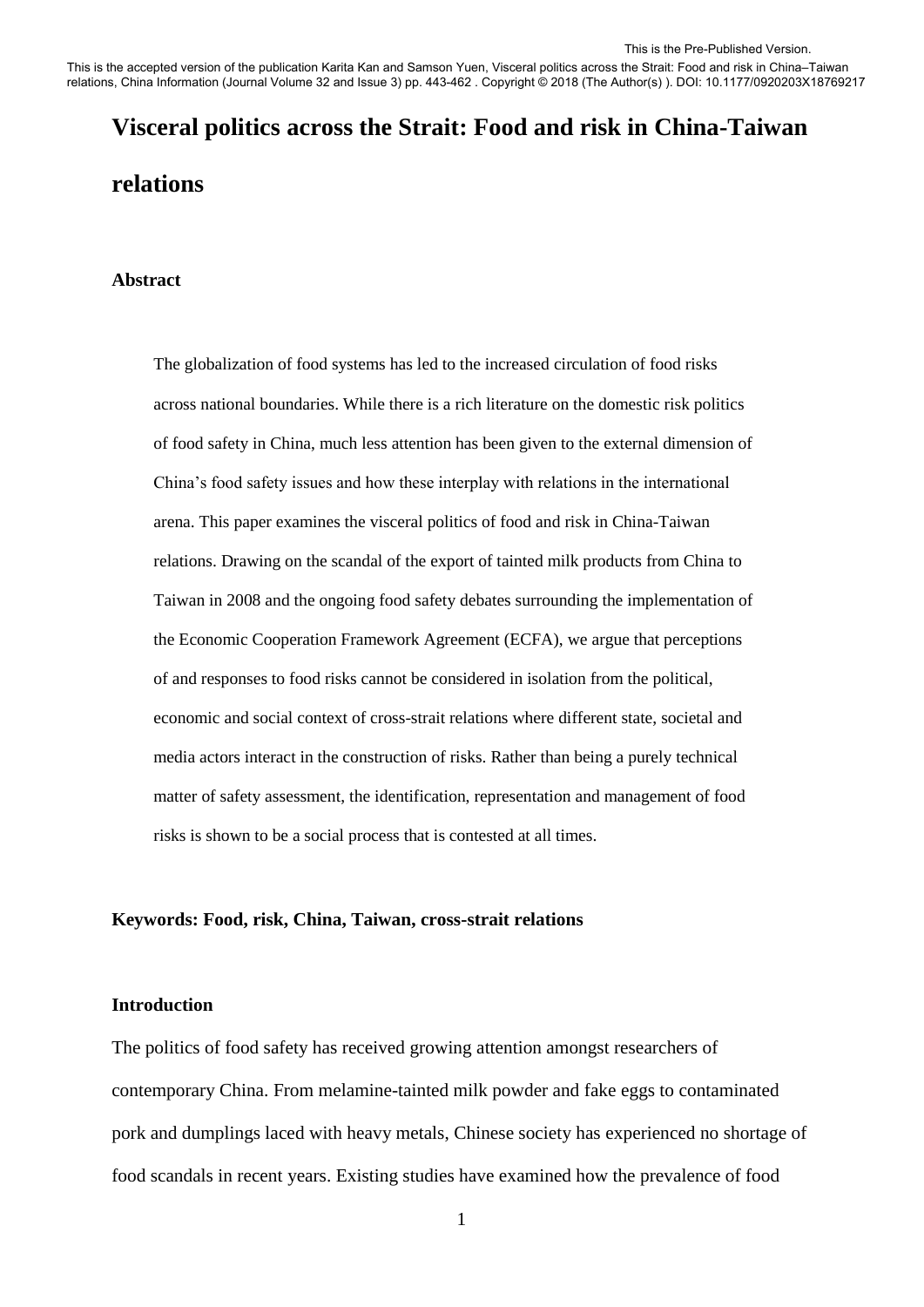crime has eroded institutional trust and intensified social discontent. <sup>1</sup> Chinese citizens have become more active in tackling food safety concerns, not only by developing alternative food networks but also by pursuing collective action strategies.<sup>2</sup> The country has already seen popular contention both online and offline arising from food safety issues, with the protest activities following the tainted milk scandal being a notable example.<sup>3</sup> It has been observed that weakening faith in business ethics and the government's ability to protect its citizens is precipitating 'a risk of distrust' in China that may have 'far-reaching social and political ramifications'. 4

While there is a rich literature on the domestic risk politics of food safety, however, much less attention has been given to the international dimension of China's food safety issue and the implications it has on foreign policy and interstate relations. This is a crucial research gap to be filled no less because China is the largest producer of food worldwide. While the bulk of food produced is consumed domestically, the country still exports vast quantities of livestock and frozen meats, cereals and soybean, vegetables and fruits, edible oil and canned food products.<sup>5</sup> The export value of Chinese food and live animals has increased almost twenty times in the past three and a half decades, from US\$2.98 billion in 1980 to US\$58.9 billion in  $2014<sup>6</sup>$ 

Food hygiene, unsafe food and poisonous food have been identified as the three main types of food safety problems within China.<sup>7</sup> As the country becomes a major player in global food supply chains, these contaminated products have also found their ways to the markets and homes of consumers internationally. In 2008, toxic dumplings imported from China were discovered in Japan following the hospitalization of ten consumers affected by food poisoning.<sup>8</sup> The incident received saturation coverage in the Japanese media and sparked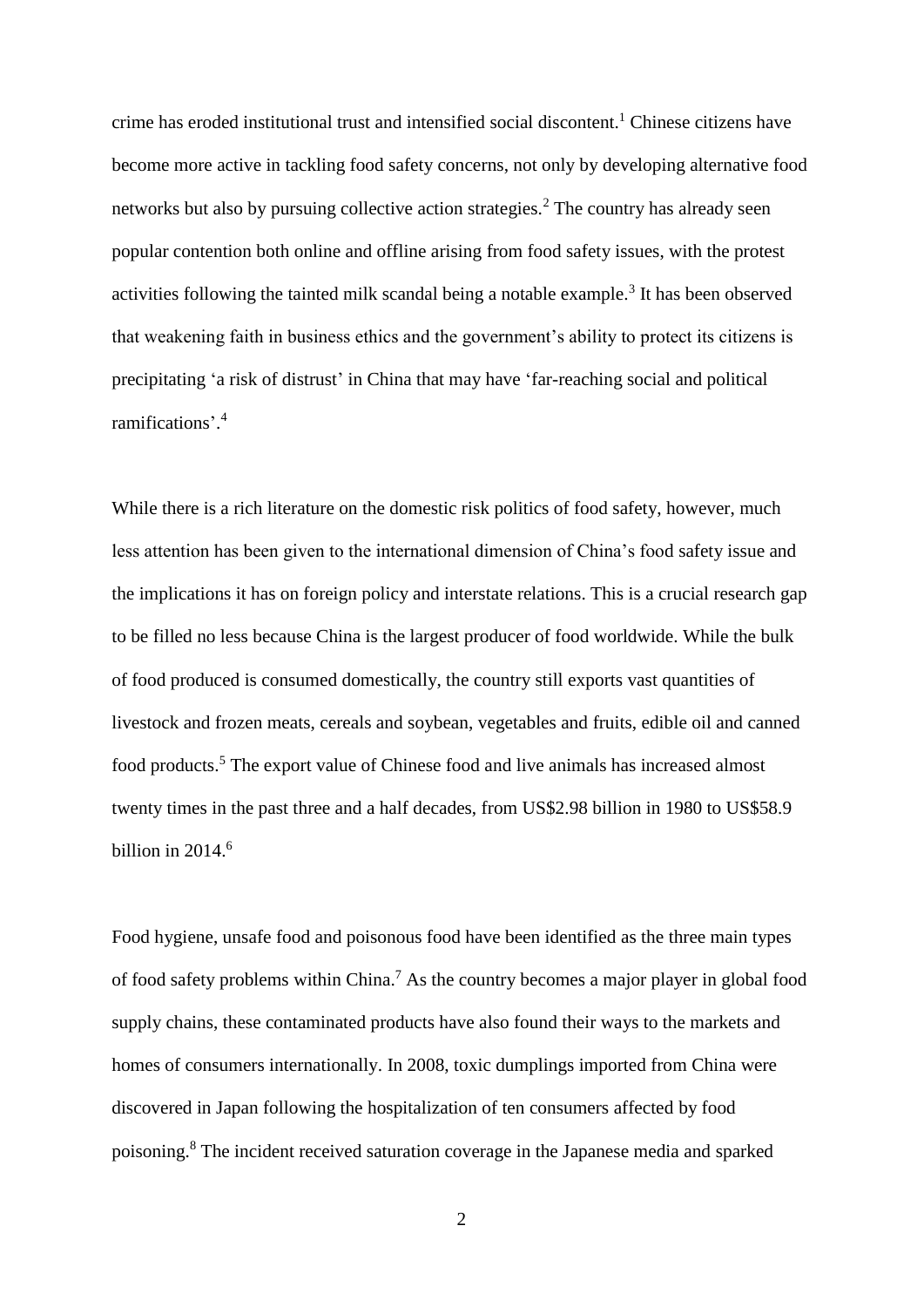widespread fears and controversial speculations on whether it constituted an act of 'food terrorism'.<sup>9</sup> Months later, the use of melamine as a protein booster by Chinese manufacturers became an international scandal when worldwide reports of Chinese tainted milk powder shadowed the country's post-Olympics celebration. Contaminated products were recalled from countries as far apart as Indonesia, Slovakia and Tanzania, while cases of infant sickness were reported in Taiwan, Hong Kong, and Macau.<sup>10</sup>

The movement of food risks across national boundaries engenders political and foreign policy implications for both exporting and importing countries. For the exporter, the inability to ensure the safety of its products showcases regulatory failure and at the least tarnishes the country's national image abroad. Following the tainted milk scandal, for example, the Chinese leadership openly acknowledged how the incident had unfavourably influenced perceptions of China and undermined the country's quest for global power status.<sup>11</sup> The export of food risks further jeopardizes external relations and can incur economic costs in the form of import bans and reduced trade.<sup>12</sup> For the importing country, the inability to screen out unsafe products puts pressure on the government and challenges its purported capacity in safeguarding national health. Failure to regulate imported risks often foregrounds debates on national food policy and trade relations, which are directly tied to broader discussions about food self-sufficiency, economic dependency and national security.

Given the centrality of food trade in shaping relations between states, as well as the increasing incidence of global food safety crises, it is important to theorize the external politics of food and risk. In this paper, we examine the role of 'visceral politics' in the context of cross-strait relations. The notion has been used by scholars in the critical tradition to illustrate how the body constitutes a visceral domain of politics where power is embodied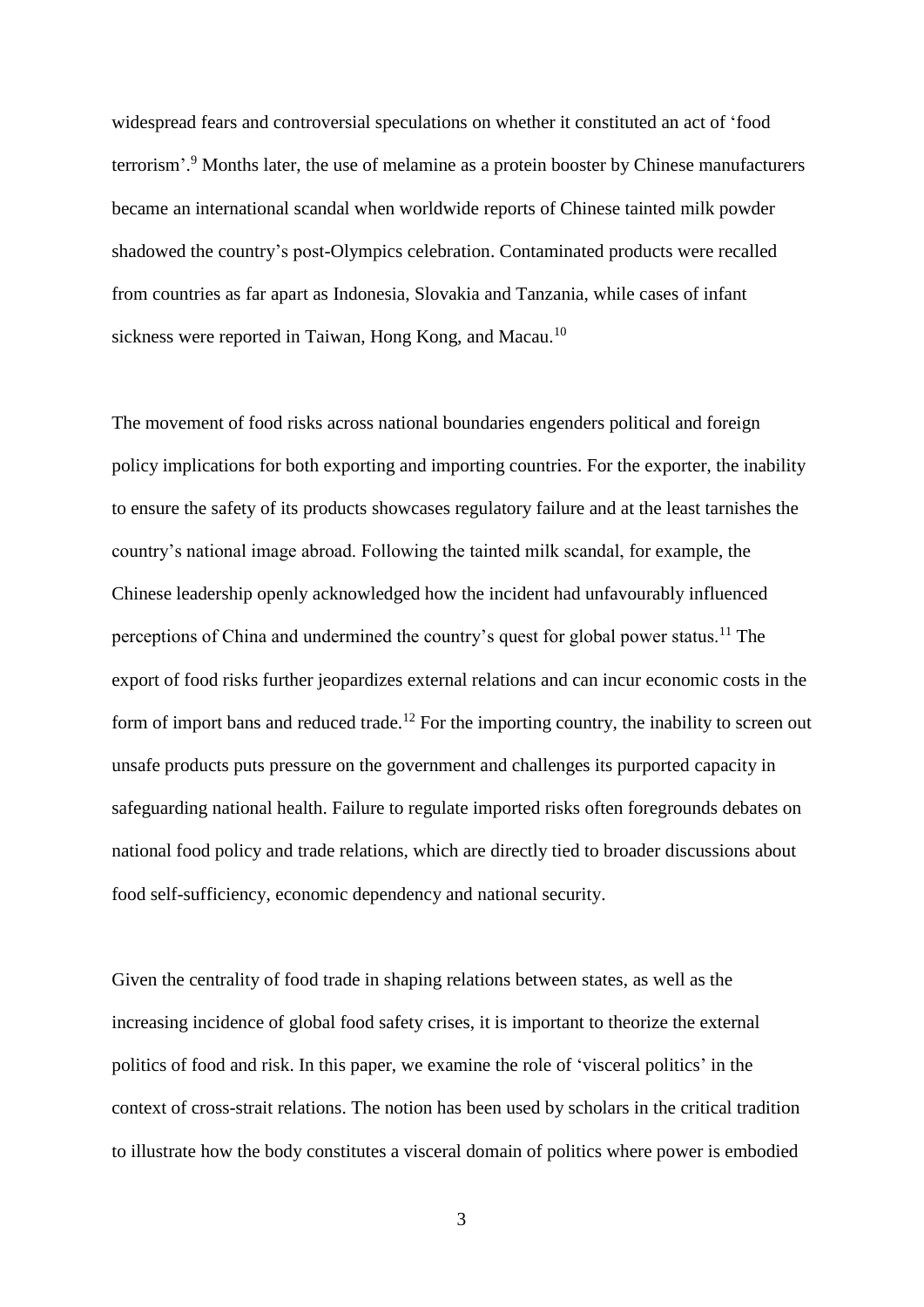and exercised through food and taste.<sup>13</sup> This paper uses the term visceral politics to not only emphasize how food connects politics with citizens' body and health, but also draw attention to how, in engaging emotions of panic and fear, food risks are mobilized and deployed in political discourses in ways that shape societal perceptions and political outcomes.

Focusing on the export of tainted milk products from China to Taiwan in 2008 and the political crisis that ensued, as well as the ongoing food safety debates surrounding the Cross-Strait Economic Cooperation Framework Agreement (ECFA) signed in 2010, we examine the politics and social processes that underlie the construction and management of food risks in China-Taiwan relations. Drawing on the analytical framework of riskization, we argue that perceptions of and responses to food risks cannot be considered in isolation from the political, economic and social context of cross-strait relations where different state, societal and media actors interact in the construction of risks, which in turn legitimize the deployment of particular risk management strategies. Rather than being a purely technical matter of scientific assessment, therefore, the representation and management of food risks is shown to be a social process that is contested at all times. By demonstrating how food lies at the centre of risk construction in domestic and foreign politics, this paper aims to both broaden the scholarship on food and risk and enrich the study of cross-strait relations.

# **Theorizing risk**

The concept of risk has been extensively drawn upon to analyse food safety issues in contemporary society. In particular, Ulrich Beck's risk society thesis has informed a crossdisciplinary literature of food and health research.<sup>14</sup> Beck's main observation is that modern society has become 'increasingly occupied with debating, preventing and managing risks that it itself has produced'. <sup>15</sup> Technological advancement and industrialization have created new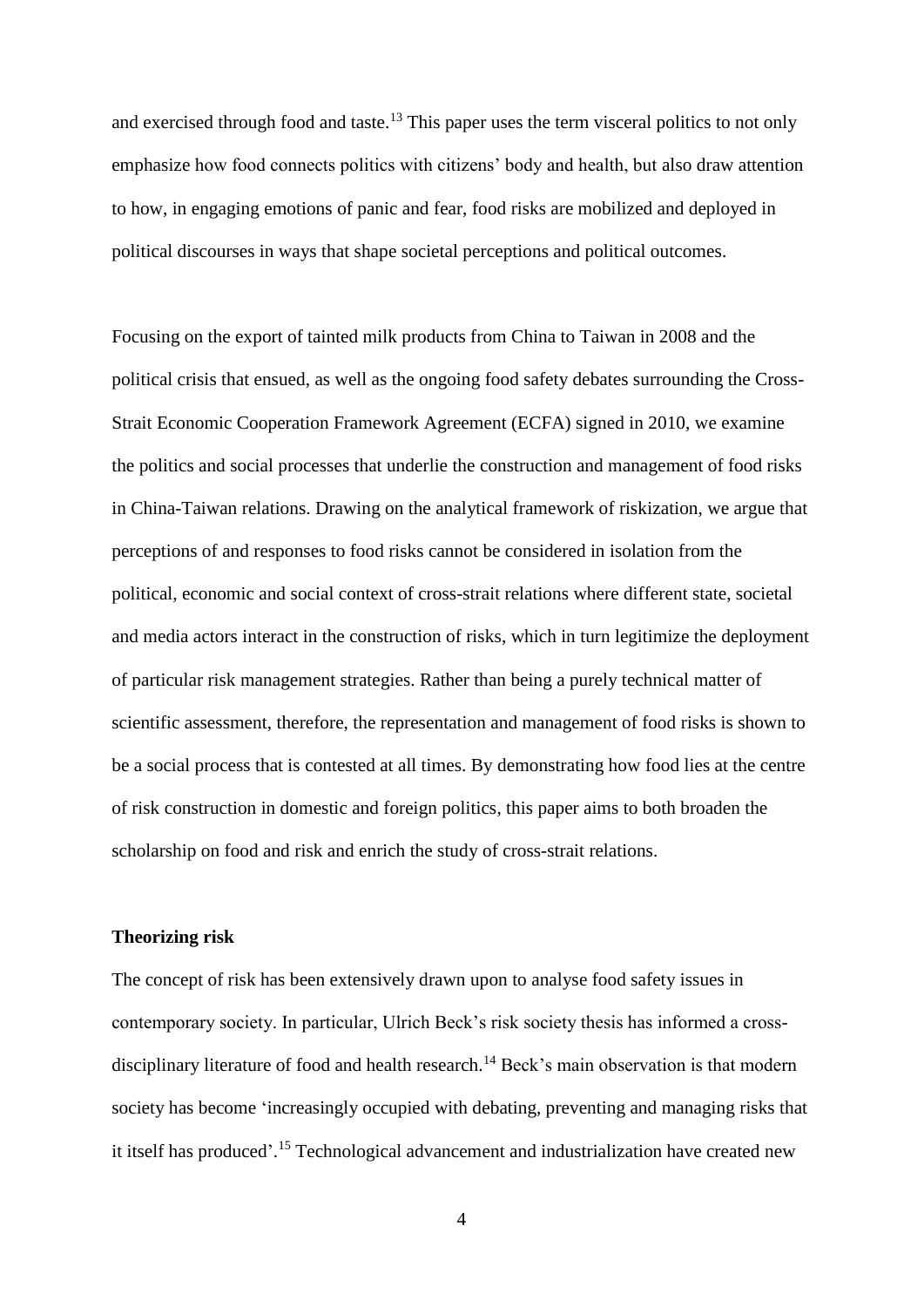forms of manufactured hazards which governments and experts find themselves ill-equipped to deal with, while the challenge of governing risk is further compounded by globalization and the de-localization of risk. Citing the outbreak of BSE or the mad cow disease as an example, Beck observes how global food risks make plain to citizens the inability of governments and expert systems to calculate and control uncertainties.<sup>16</sup> One distinguishing feature of risk society is thus the general loss of faith in the modern institutions of state and science. The failure to assess, manage and communicate risks engenders political costs for state actors as it undermines trust in authority. Referencing Beck's thesis in theorizing risk society in the Chinese context, Yan Yunxiang argues that the proliferation of poisonous food presents 'a clear and present danger to social solidarity and political stability' in Chinese society.<sup>17</sup>

While the risk society thesis fittingly demonstrates how risks may challenge institutional authority, as an analytical approach it gives less attention to the production of risk discourses by political actors. Politicians do not just react passively to manufactured dangers; they also participate actively in the identification and framing of what constitute risks in the first place. In this respect, the risk and governmentality literature helps shed light on the social construction of risk. The governmentality approach takes the post-structuralist view that risks are essentially constructs deployed by political actors as 'a method of applying particular governing techniques on particular issues'. <sup>18</sup> It problematizes how certain issues come to be defined as risks in the first place: On the one hand 'nothing is a risk in itself' and 'there is no risk in reality', but on the other hand 'anything can be a risk'; 'it all depends on how one analyses the danger, considers the event'. <sup>19</sup> By treating risks as social constructs, the governmentality perspective places emphasis on unravelling the rationalities underlying risk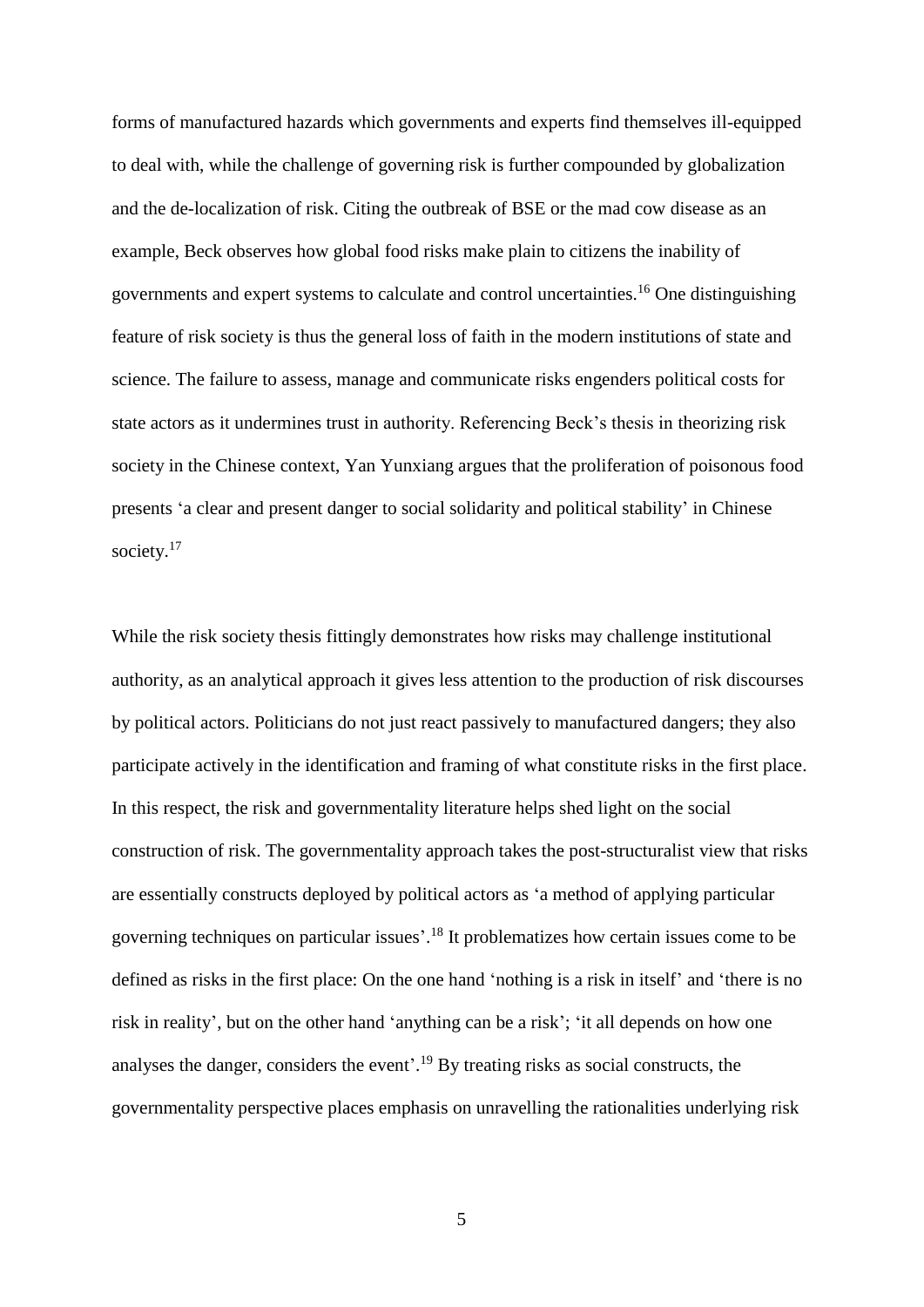construction to examine how risk narratives help those who produce and perpetuate them achieve certain governance goals. <sup>20</sup>

Deriving insights from both the risk society and governmentality perspectives, this paper adopts what can be characterized as a constructivist approach to theorizing risk.<sup>21</sup> The constructivist approach diverges from the post-structuralist view in that it does not see risks as being purely artificial and manufactured, but concurs that risks are essentially 'made real' socially and politically by actors. In other words, how a certain risk comes to be perceived and defined as 'real' is always a mediated process of representation that are directly related to the agency and prerogatives of actors involved and the wider context in which they act.<sup>22</sup> This approach does not deny that risks exist, but it does emphasize how their identification and construction is inherently a *social* process that takes place within specific contexts of intersubjective meanings and shared perceptions.

The term 'riskization' is employed in this paper to refer to the processes by which risks are identified, represented and managed in specific empirical contexts. The identification of risks and the way they are represented make the case for particular modes and strategies of risk management. Riskization is seen as 'an inherently social and politically contested process', whose analysis involves examining how and by whom risk discourses are activated and deployed, in relation to what context, and with what effect.<sup>23</sup> Drawing on the framework proposed by Clapton (2010), this paper directs attention to the 'who', 'how' and 'why' questions concerning riskization and the impact on domestic and foreign politics.

First, the 'who' and 'how' questions query the role of agency in the identification and representation of risk.<sup>24</sup> Risk identification and assessment entail setting the agenda about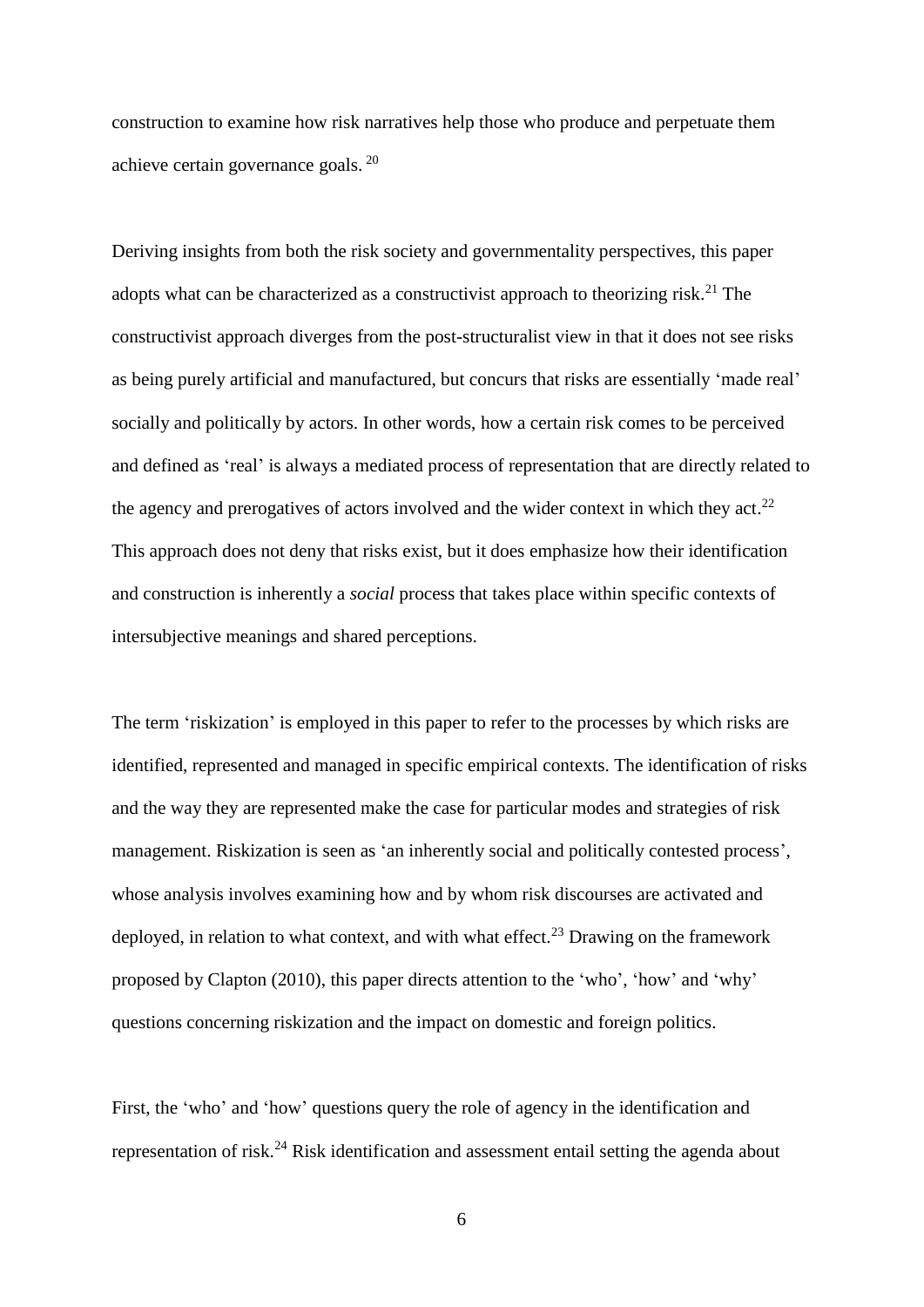what requires attention and demands action. It is important to examine 'which actors determine how one set of risks is prioritized ahead of or in place of another' in 'arenas of competing political agendas'.<sup>25</sup> Who are the key actors involved in producing dominant narratives of risk, and how are these narratives mediated? The role of the media in creating and disseminating risk discourses is central to the analysis. How are prevailing risk discourses contested in the public domain, and in what ways do such attempts shape the process of riskization?

Second, the 'why' question queries the broader context in which riskization unfolds. Hook, Mason and O'Shea observe that 'the quantification and objectification of risk take place and are contested within an intersubjective sphere'.<sup>26</sup> Shared meanings, values and experiences directly shape perceptions of risks and societal responses to them. Understanding why riskization takes place the way it does thus entails shedding light on the prevailing norms and collective experiences that shape societal perceptions in ways that lead to the construction of certain issues or actors as risky.

Lastly, risk representation shapes both societal responses to risks and trajectories of state action, with direct implications for state-society relations, dynamics between competing political groups, and relations between states. Domestically, risk identification may serve to legitimize the extension of the state's reach into new arenas of governance and rationalize institution-building policies for risk management. Alternatively, popular perceptions of risk can mobilize society around the state's inability to regulate and protect and open up venues for political action. Externally, risk discourses provide rationalization for foreign policy choices by state actors. The framing of risk as posed by another country or organization may legitimize acts of sanctions, trade bans and policy responses branded as measures to eliminate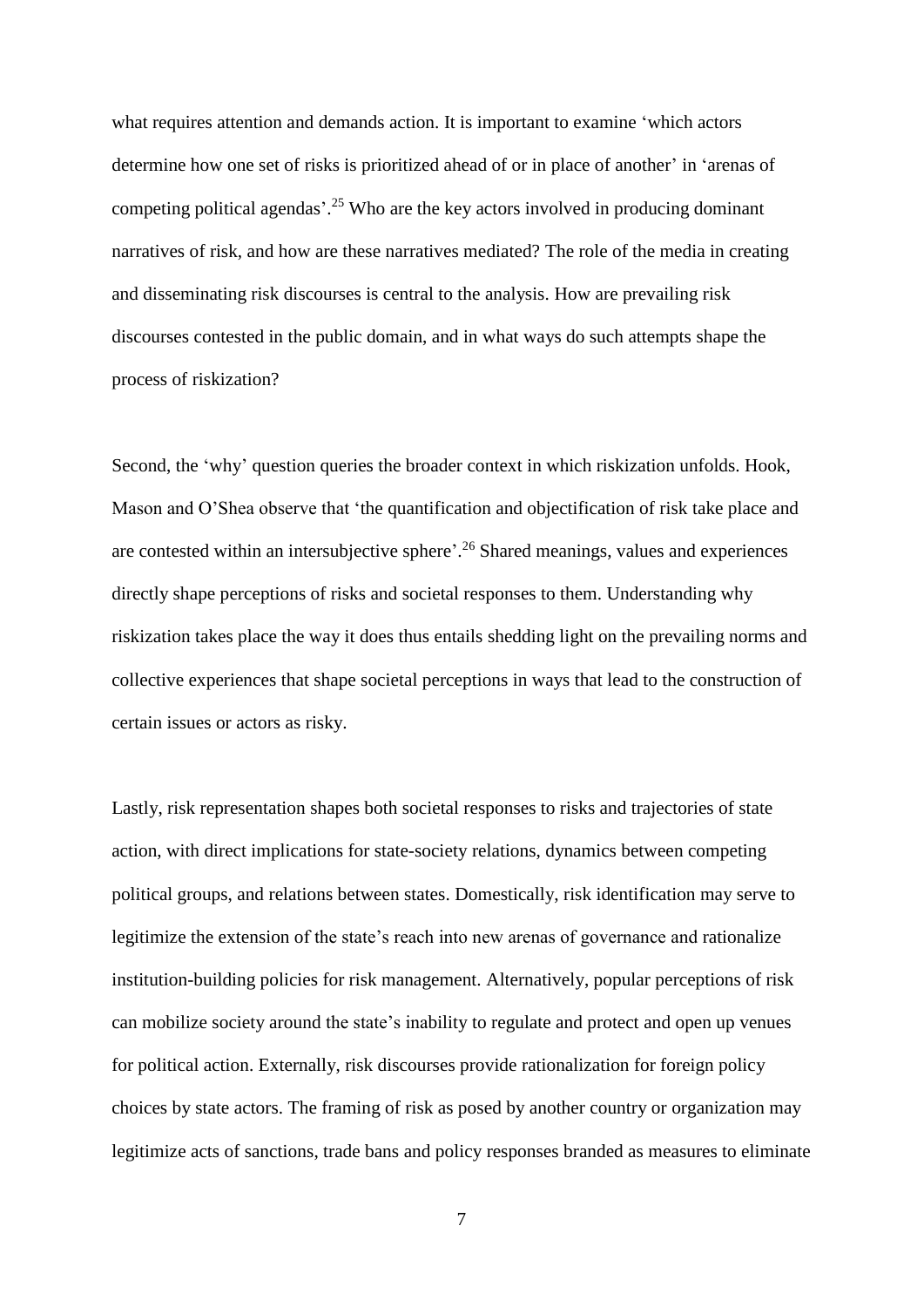threats, which directly affect relations of diplomatic and economic exchanges between states.<sup>27</sup>

Together, the agency, context and impact of riskization constitute the key analytical components of the framework adopted in this paper. This framework enables us to analyse the politics of riskization underlying the construction and management of food risks in China-Taiwan relations from the mid-2000s onwards.

### **Methodology**

Data for this article was collected between 2016 and 2017 and came from three main sources: fieldwork involving interviews and participant observation, media discourses, and data available on government websites. For news reports, a total of 303 articles published in Taiwanese newspapers and news magazines between 2008 and 2016 were collected through keyword search using Wisenews and China Core Newspapers Full-Text Database. Key terms used in our search include food safety (食品安全), food safety issues (食安问题) and poisonous food (有毒食品); we also paired these terms with keywords related to China and bilateral relations such as Chinese imports (中国进口) and cross-strait trade (两岸贸易). Taiwanese news reports were supplemented with those published by mainland Chinese newspapers as well as western media outlets. Articles published by Taiwanese civil society organizations, including the Homemakers United Foundation, Taiwan Food Safety Summit, Taiwan Rural Front and Taiwan Environmental Information Association, as well as postings on media platforms dedicated to food safety issues such as Food Next, were also collected and analysed.

Interviews and participant observation were carried out between December 2016 and January 2017. A total of eight interviews were conducted in person at Taipei and over the phone. Our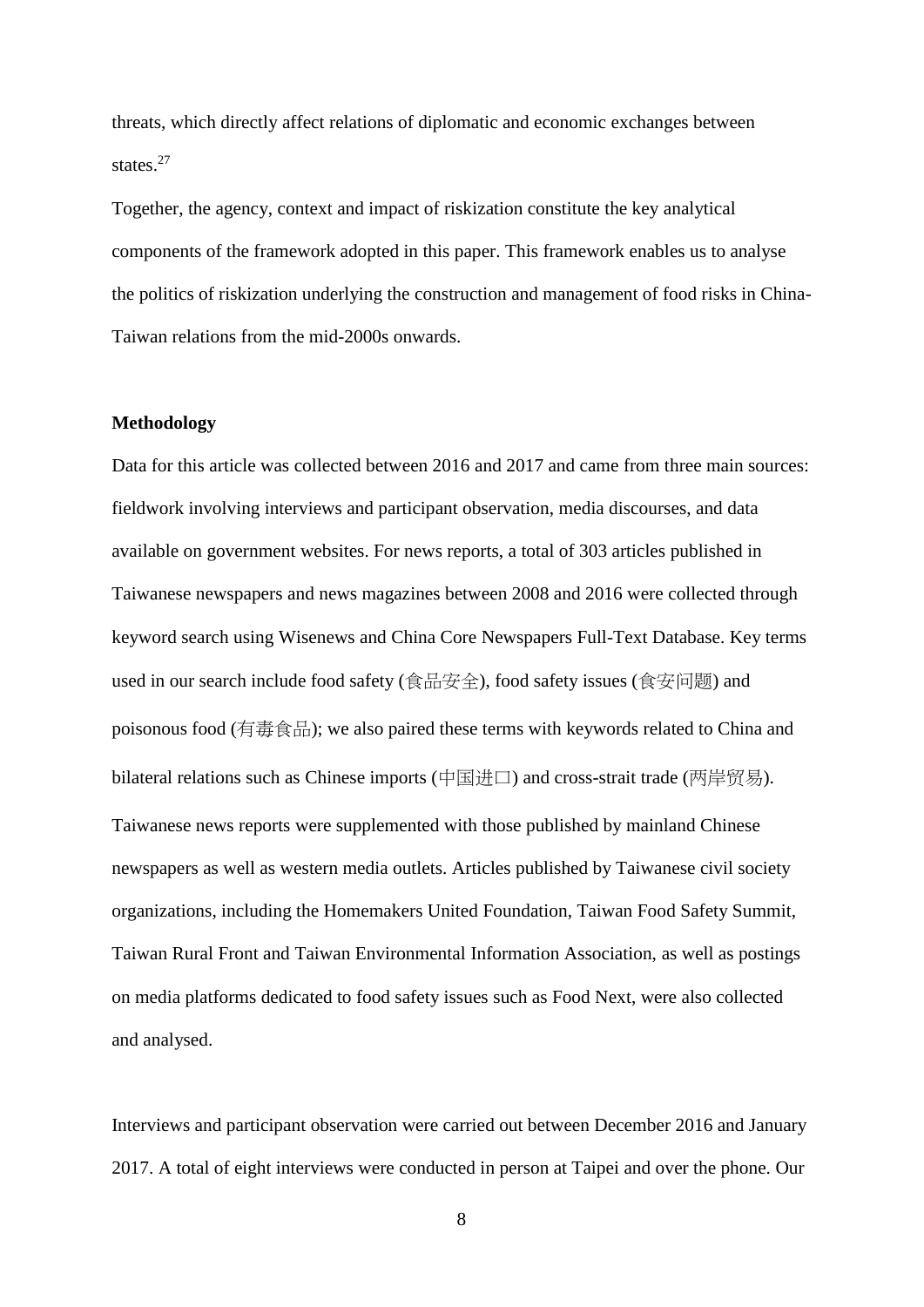interviewees included members of the Legislative Yuan, activists and representatives of civil society organizations, media personnel, and academics researching on food safety issues. During fieldwork in Taipei, we also attended a conference on food safety regulation organized by units under the National Taiwan University and National Chiayi University. For government policies, regulations, and quantitative data on cross-strait trade, information was collected through the government websites of the Food and Drug Administration, the Council of Agriculture, the Customs Administration, the Bureau of Foreign Trade, and the Mainland Affairs Council.

# **Food, sovereignty and risk perceptions across the Taiwan Strait**

Economic exchange between China and Taiwan has seen rapid growth since the turn of the century. In 2001, China accounted for 4.7% of Taiwan's international trade volume; by 2015, this figure has increased to 22.7%.<sup>28</sup> Bilateral food and agricultural trade has also increased over the years. The value of Taiwanese imports of live animals, animal and vegetable products, fats and oils, prepared foodstuffs, beverages and tobacco from China has doubled from US\$320 million in 2005 to US\$636 million in 2015.<sup>29</sup> By import value, China is Taiwan's fifth largest supplier of food and agricultural products after the United States, Brazil, Japan and New Zealand as of 2015.<sup>30</sup>

Despite increases in volume and value, however, trade and economic relations across the strait have remained fragile and fraught with tension. This is due first to longstanding suspicions within Taiwanese society of the political agenda behind China's economic engagement policies, as well as a growing sense of insecurity that stems from the island's declining food self-sufficiency and increased reliance on imports. Both factors form the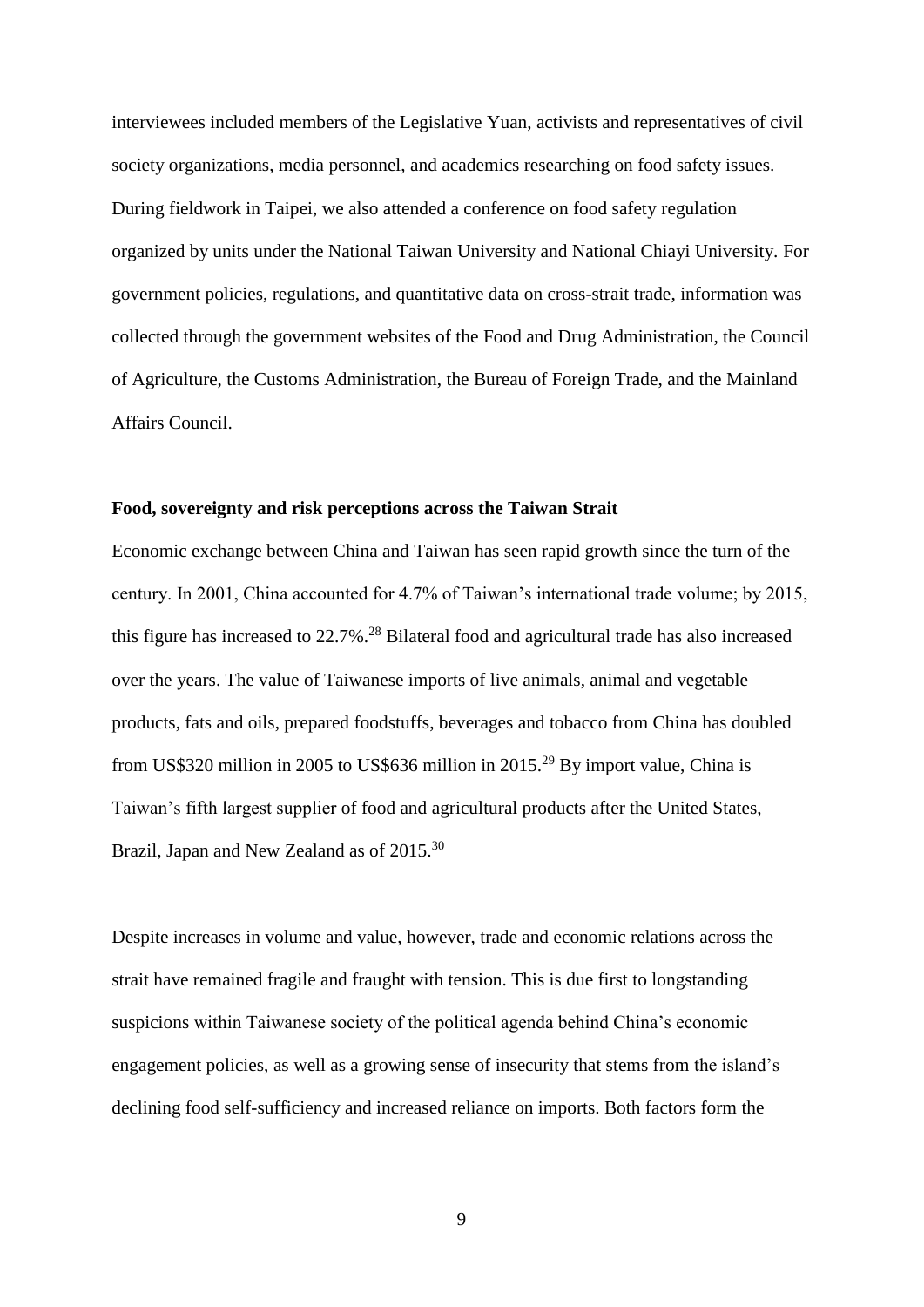crucial context in understanding risk perceptions within Taiwanese society concerning China, particularly with regard to food and agricultural trade.

First, the geopolitical imperative of reunification underlying China's economic engagement of Taiwan has cultivated popular distrust towards Beijing, as manifested in the opposition to closer economic integration. The use of trade and economic incentives as a means of coopting Taiwanese society has been a prominent feature of Beijing's policy towards Taiwan,<sup>31</sup> and this has been viewed with caution especially by opposition groups such as the Democratic People's Party (DPP).<sup>32</sup> Following the DPP's historic victory in the presidential elections of 2000 and 2004, which ended the five-decade rule of the Kuomintang (KMT), Beijing stepped up its engagement strategy in the bid to build popular support for closer cross-strait relations. It initiated the establishment of a bilateral economic cooperation mechanism with the KMT and made a series of unilateral concessions involving Taiwanese fruit exports to China in 2005 and 2006.<sup>33</sup> Known as Beijing's 'fruit offensive', the succession of preferential policies was seen as a 'united front' strategy aimed at increasing support for closer relations with China amongst rural constituencies in southern Taiwan, where the DPP has been gaining electoral strength.<sup>34</sup> Beijing's manoeuvre heightened risk perceptions concerning the deepening of asymmetric interdependence in cross-strait relations: Taiwan's economic reliance on China is seen as giving the latter diplomatic leverage, and underlined the concern that China's stronger position in bilateral trade would enable it to exert political pressure on the Taiwanese government.<sup>35</sup>

Another factor in contextualizing risk perceptions and food risk discourses is Taiwan's dwindling food self-sufficiency. Rapid industrialization since the 1970s had been accompanied by the shrinking of Taiwan's agricultural sector, resulting in the loss of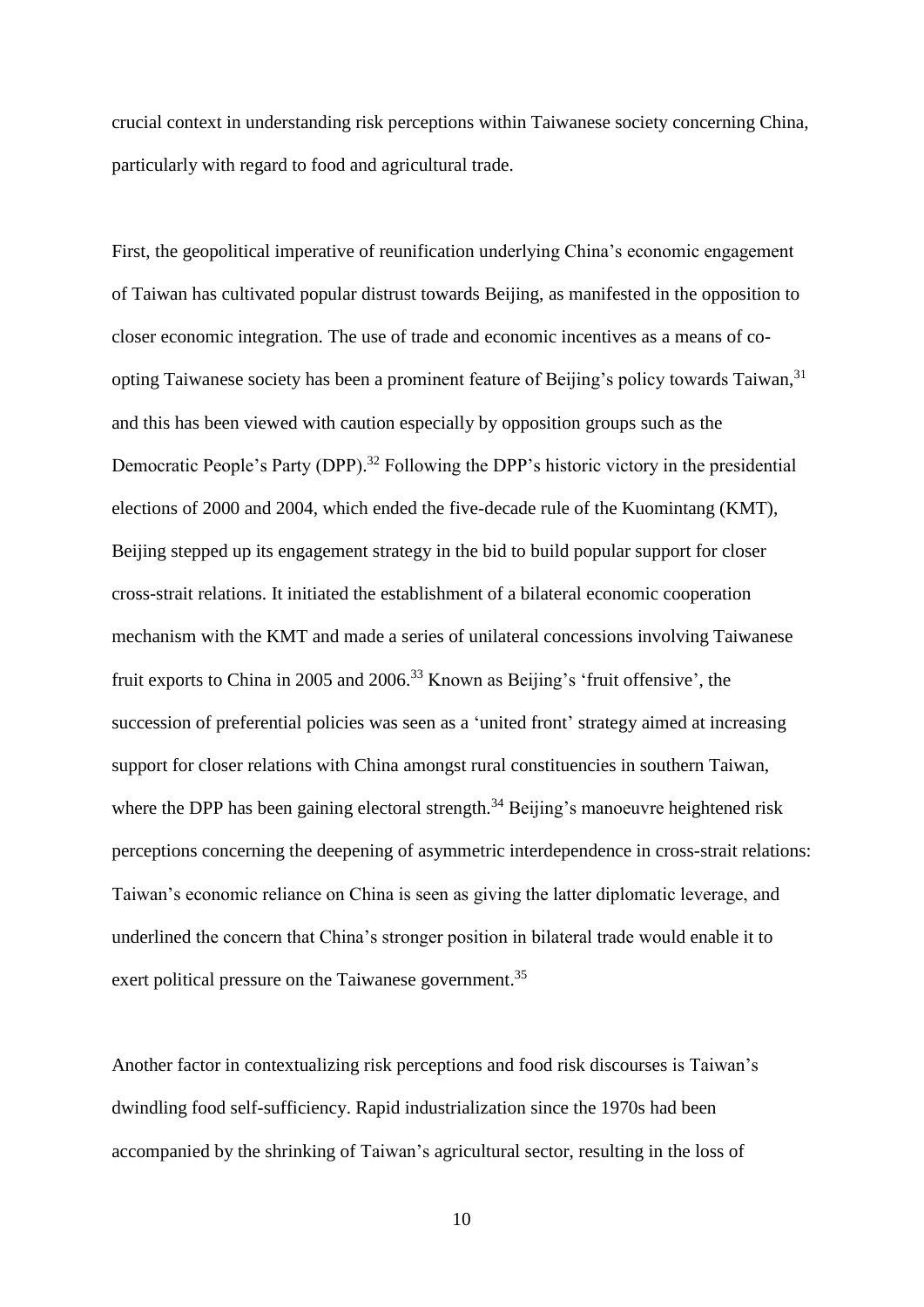farmland and a diminishing supply of farm labour.<sup>36</sup> Trade negotiations with powers such as the United States and accession to the World Trade Organization (WTO) further led to cutbacks in agricultural subsidies, the enforcement of de-farming policies, and the loosening of restrictions on food imports from abroad. <sup>37</sup> Between 1985 and 2010, Taiwan's caloriesweighted food self-sufficiency rate dropped from 56.1% to 31.3%.<sup>38</sup> The decline in food selfsufficiency has heightened sensitivity towards the safety of imported food products. In recent years there has been growing concern within Taiwanese society regarding the need to reduce dependence on imports and bolster food self-sufficiency through re-localization. While China was not alone in precipitating food safety concerns – Taiwan imposed a ban on US beef following the outbreak of mad cow disease in 2003, and there has been ongoing protests against Japanese food imports following the Fukushima nuclear meltdown – perceptions of China as a source of risk has accentuated fears surrounding the import of tainted Chinese food products.

### **Case studies**

In the following, we analyse two cases to examine the politics and process of riskization concerning safety issues in China-Taiwan food trade. The first case is the tainted milk scandal, which broke out in China in July 2008 after a group of infants in Gansu Province were diagnosed with kidney stones. The case aroused public panic in Taiwan and escalated into a political crisis for the KMT administration as it emerged that some 25 tons of tainted milk products had been exported to Taiwan. The second case concerns the food safety debates surrounding the ECFA negotiations that unfolded between 2009 and 2015. The ECFA is a foundation agreement to subsequent cross-strait trade pacts in goods and services. Its signing in 2010 heralded closer economic partnership with China and precipitated a series of society-wide protests that capitalized on popular perceptions of risks.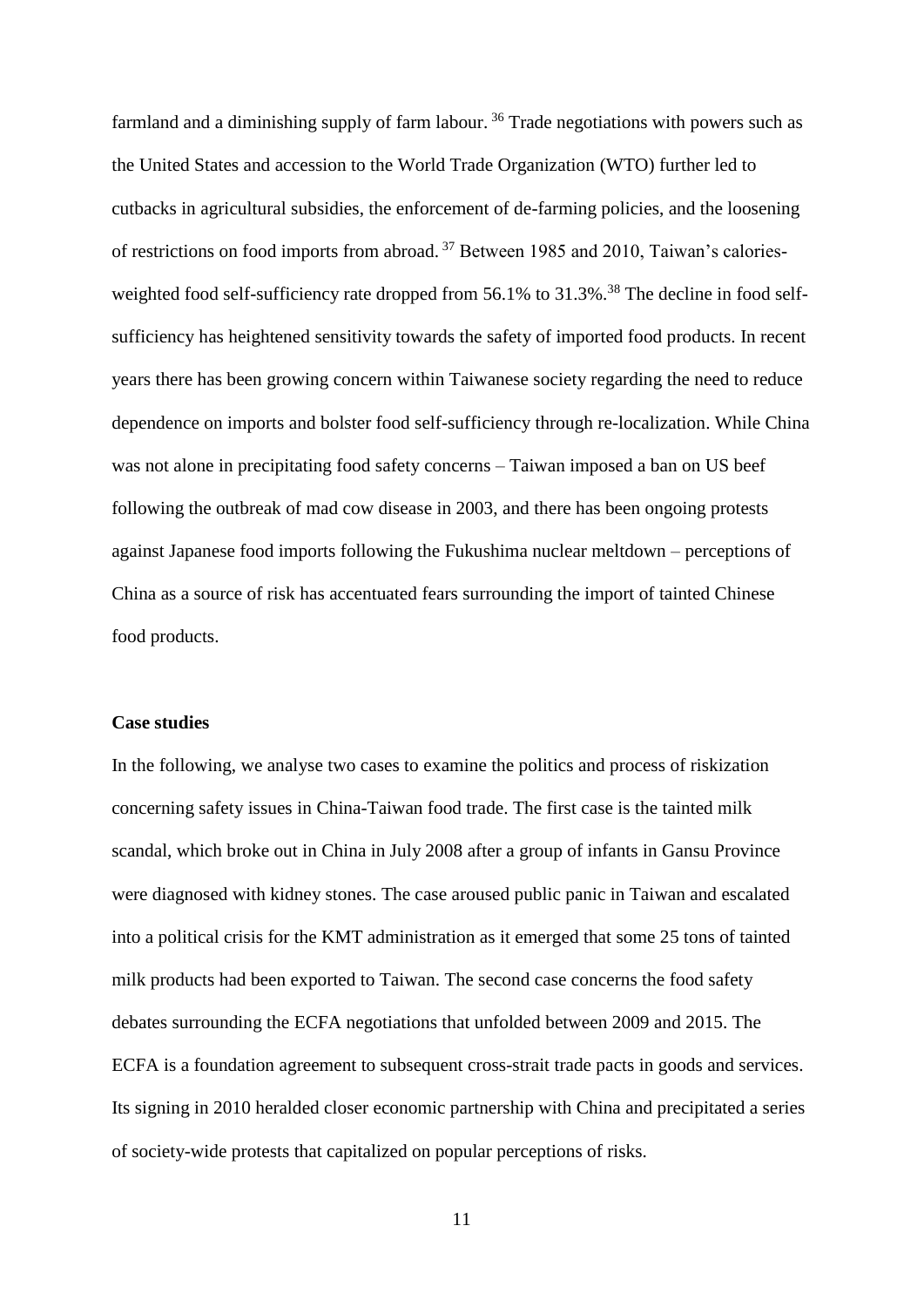Comparing these two cases will reveal how the process of riskization unfolded around food safety issues and how risk discourses extended to embody new frames with new events or actors. By presenting the two cases chronologically, our analysis will demonstrate the evolution of food risk discourses in Taiwan in the context of the changing political climate since the mid-2000s.

#### *Tainted milk scandal, 2008*

In September 2008, days after news came out that melamine-laced milk powder had caused infants in China to fall ill, Taiwanese consumers were alerted by Chinese officials at the Taiwan Affairs Office that some of these tainted products had been exported to Taiwan.<sup>39</sup> Although Taiwan's Ministry of Health and Welfare ordered the immediate destruction of the tainted goods and suspended the importation of all milk products from China, widespread panic ensued when traces of melamine were discovered in various milk-related food products. That some of these appeared to have been sold to Taiwanese consumers set off a chain reaction of consumer food scares over a range of products including bread, instant coffee and canned soups, causing substantial financial losses for the implicated companies.

As the scandal deepened and a widening scale of contamination was reported, the Ministry of Health and Welfare attempted to temper the crisis by adjusting the maximum legal limit of melamine in milk-containing products downwards to 2.5 ppm, a level adopted by Hong Kong regulators. The ill-conceived move generated a backlash. Politicians from the DPP attacked the KMT government for its poor crisis management and failure in safeguarding Taiwanese interests. A DPP politician argued that the measure implied that 'human lives in Taiwan are not as valuable as those of pigs in China', as the maximum level of melamine legally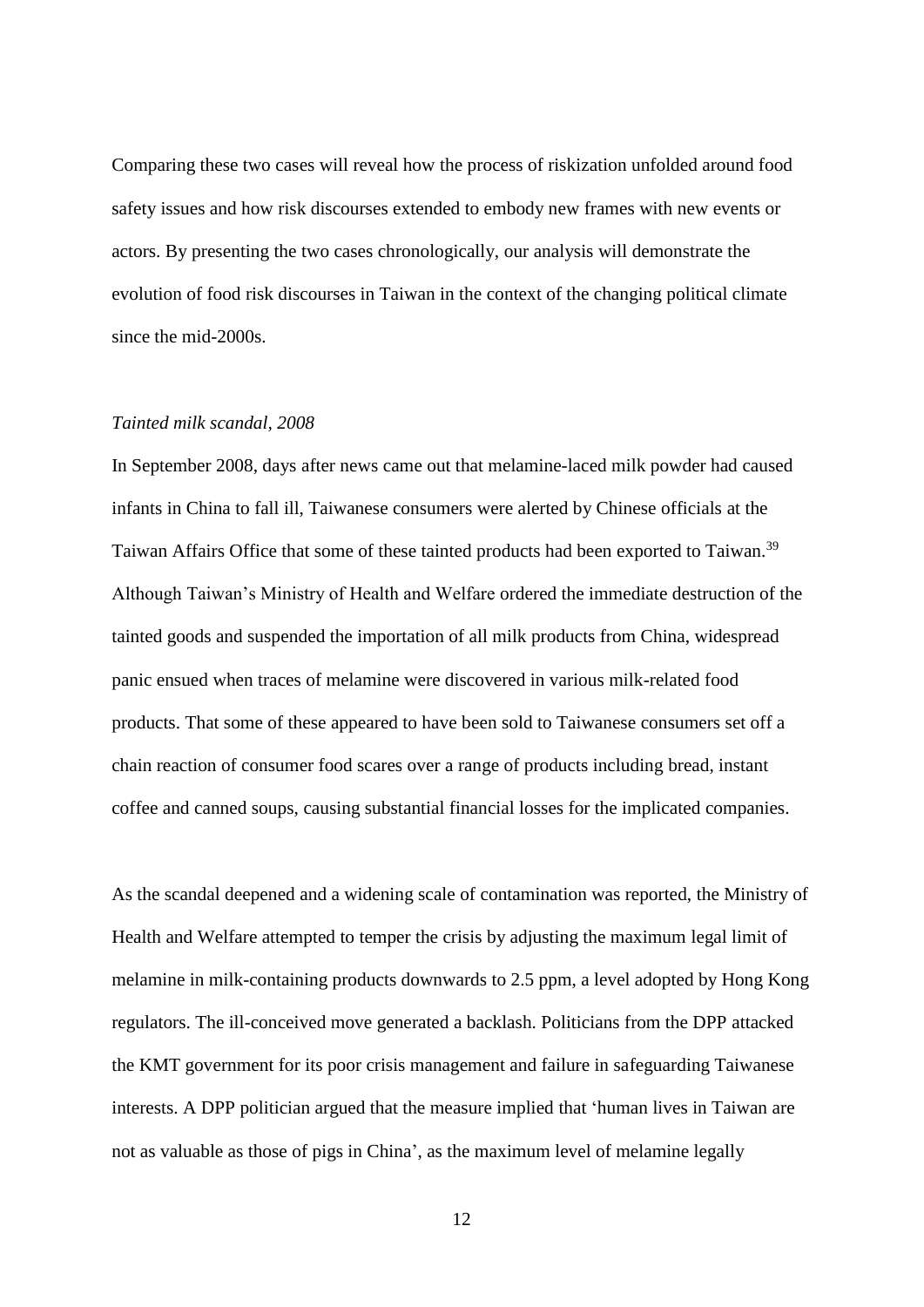permitted in pig feed produced in China was only 2.0 ppm. The backlash escalated the scandal into a political crisis for the KMT government, and prompted health minister Lin Fang-yue to step down just four months after the inauguration of the new Ma Ying-jeou administration.

Riding on popular sentiments, a 'China-Free' campaign was proposed by several DPP councillors that advocated a ban on all Chinese imports and the consumption of 'high-quality Taiwanese products'.<sup>40</sup> This was followed by the organization of the 'Safeguard Taiwan Rally' (反黑心、顧台灣大遊行) by the DPP and Taiwan Solidarity Union in October 2008. The protest denounced the KMT government for failing to prevent the import of 'blackhearted' Chinese food exports, and for promoting economic integration with China at the expense of Taiwan's sovereignty. Rally organizers claimed an attendance of 600,000 people, making it the largest anti-government protest since the KMT regained power.<sup>41</sup> The demonstration was scheduled to coincide with the week before Chen Yunlin's visit to Taiwan for talks with the Strait Exchange Foundation (SEF). Chen was the chief of China's Association for Relations Across the Taiwan Straits (ARATS), and his visit represented the first of such occasions by an official Chinese envoy. DPP legislators openly urged Ma to demand a formal apology and compensation from the PRC government.

As an issue intimately connected with citizens' health, food provides unique perspectives into the social processes of risk construction and management. The tainted milk scandal illustrates how food risk was represented and mediated in light of Taiwanese society's growing distrust towards China. A representative of Taiwan Rural Front, an NGO that focuses on environmental activism, pointed out how Taiwan's strained relationship with China directly informed societal interpretation and construction of risk: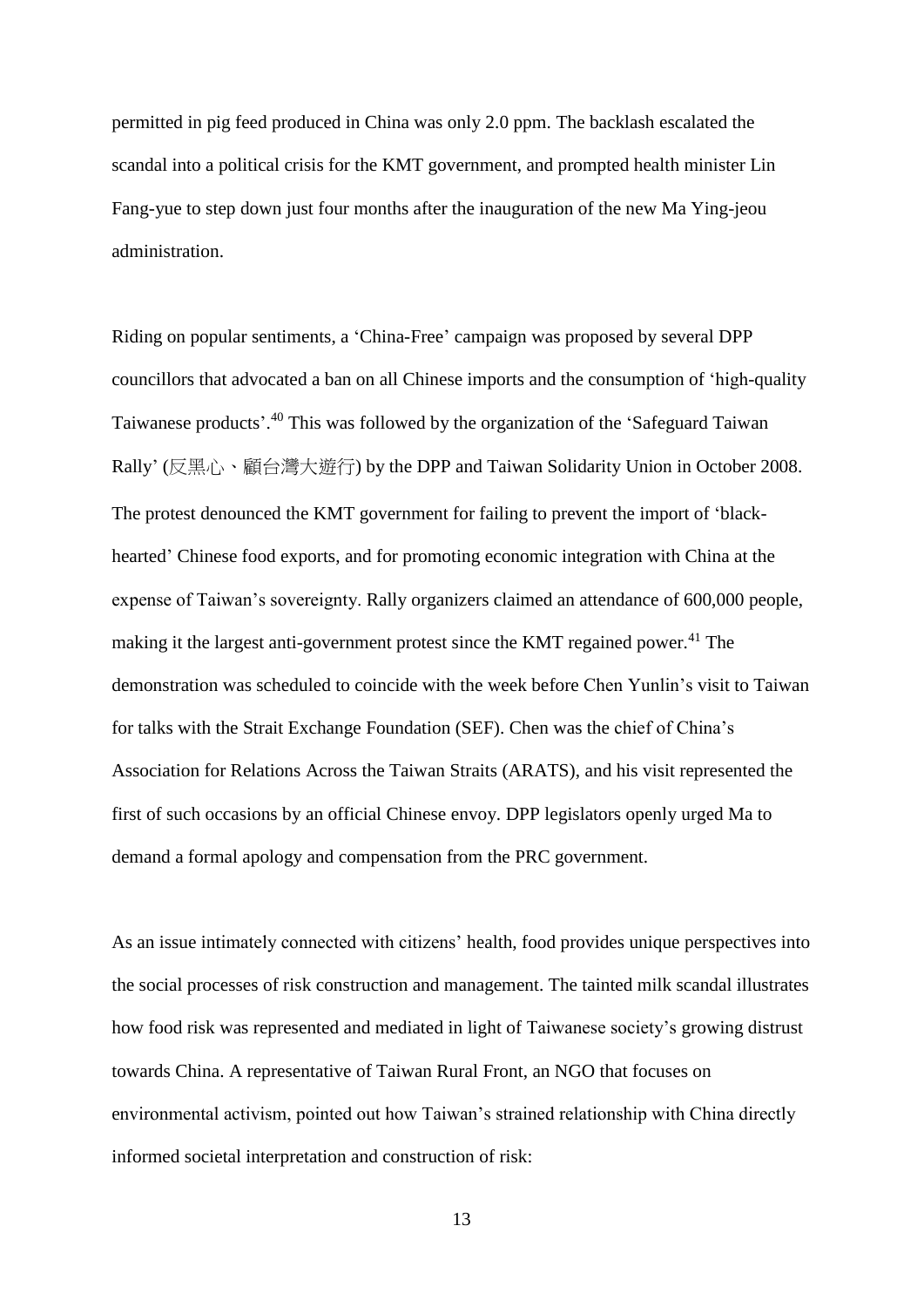Even though Taiwan had completely banned Chinese milk products, people were still worried because they did not trust the KMT's management of cross-strait relations. The scandal was especially mixed with emotions because Taiwan has an ambiguous relationship with China. Many saw the export of unsafe food by China as an act of bullying Taiwan.<sup>42</sup>

Such perceptions directly relate to how the government's inept reaction to the scandal was attributed to its unwillingness to stand up to Beijing. The incompetence of the KMT administration in regulating food risks was framed by opposition parties as a reflection of its readiness to compromise Taiwanese interests in cross-strait negotiations. Tsai Ing-wen, then chairperson of the DPP, cast doubt on the KMT's trustworthiness as a defender of Taiwan's national interests: 'If the government failed to deal with the milk scandal, how could it be trusted with issues of sovereignty?<sup>43</sup> Ma Ying-jeou was further denounced for exchanging Taiwan's political sovereignty for closer economic partnership with China.<sup>44</sup>

The media also played a key role in the construction and dissemination of risk discourses, including narratives representing China as the origin of poisonous foods that place Taiwanese health at risk. A representative from the Taiwan Food Safety Summit pointed out how media outlets have served as 'risk amplifiers' in drawing attention to safety issues.<sup>45</sup> This role can be observed from the reportage of food scandals. While domestic food scandals have a long history in Taiwan – with incidents including the PCB poisoning in 1979, cadmium rice in 1982 and fake olive oil in 2005 being infamous examples – it was the import of tainted milk products from China that played a critical part in mobilizing the public. According to a DPP legislator, 'because of the melamine scandal Taiwanese society began to pay more attention to food safety issues and retraced our history of food contamination.' <sup>46</sup> The activating role of the melamine scandal can be observed in a trend analysis of the keyword 'food safety'.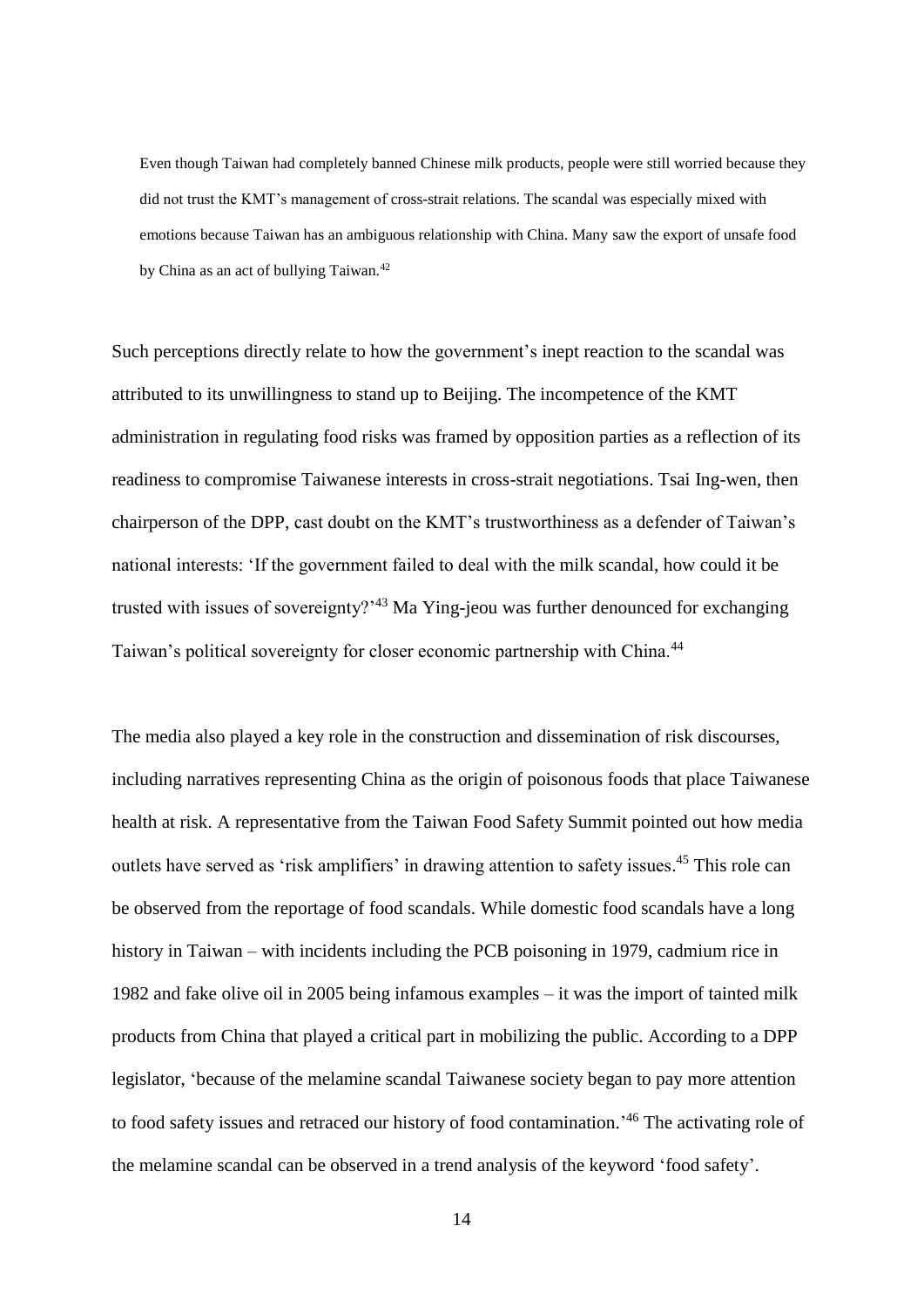Figure 1 shows its frequency in Taiwanese newspapers from 2000 to 2016. It saw an almost tenfold increase in 2008 as compared with the average frequency between 2000 and 2007. Media scrutiny on food safety issues continued in the early 2010s, including reports on domestic scandals such as the plasticizer scandal in 2011, the toxic starch scandal in 2013, and the gutter oil scandal in 2014.

# [Insert Figure 1]

The identification and representation of risks shape and legitimize differential responses. While for opposition parties the food risks revealed by the tainted milk scandal advanced their call for a stronger stance vis-à-vis Beijing and the need to reduce reliance on Chinese imports, for the KMT government they provided the justification for alternative risk management strategies. Ma Ying-jeou announced that even though the scandal had exposed 'risks' in deepening cross-strait relations, it also gave Taiwan a chance to turn 'crisis into opportunity' by promoting further institution-building with the Chinese government. <sup>47</sup> This paved the way for the signing of the Cross-Strait Food Safety Agreement during the ARATS-SEF meeting in November 2008. The agreement guaranteed the prompt notification of food safety issues in cross-strait trade and the establishment of a coordination mechanism. Despite the administration's strategy of managing food risks through institution-building, however, the fact that it failed to secure compensation from China for the tainted milk scandal foreshadowed further contention over the KMT's ability to defend Taiwan's interests in trade talks with Beijing.

# *Cross-strait trade negotiations, 2009-2015*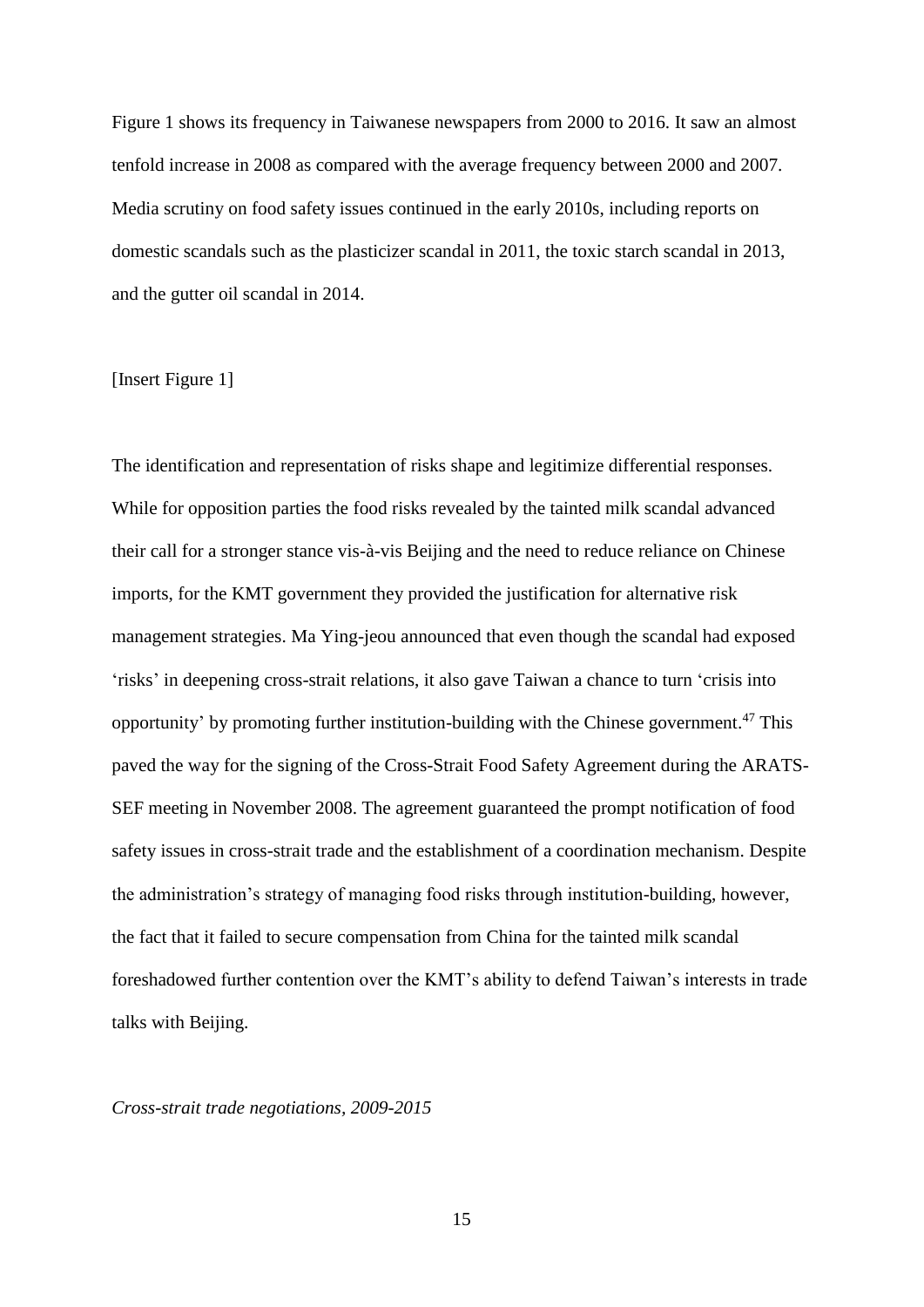Rather than being a single scandal, the second case examined consists of a series of food risk debates surrounding Taiwan's trade negotiations with China. The debates began around 2009 as negotiations for the ECFA started, and continued into the mid-2010s during which negotiations for a series of follow-up trade pacts, particularly the Cross-Strait Service Trade Agreement (CSSTA), were underway. The second case displays several differences from the first. In terms of agency, while the construction of risks in the tainted milk scandal involved largely opposition parties and the media, the food safety debate during the trade negotiations also drew in student activists, opinion leaders and NGOs under a period of heightened social activism. Furthermore, while the tainted milk scandal focused attention on government ineptness and reinforced the risk perception of Chinese food products as unsafe, risk discourses in the trade negotiations diversified and extended the narrative to matters of sovereignty. Closer trade relations with China was portrayed as a source of risk to Taiwan because it would induce economic dependence and undermine Taiwan's 'food sovereignty' – the ability to maintain local control over food production and achieve self-sufficiency.

Discussions regarding ECFA started in December 2009 and the two sides signed the agreement in June 2010 despite mass protests.<sup>48</sup> Although the KMT government promoted ECFA as an agreement that would facilitate Taiwan's integration into the global economy, the negotiations invoked worries that deepening economic ties would open the door to risky Chinese imports. A survey conducted in 2009 displayed popular anxieties about the ECFA: 73 percent of Taiwanese respondents were concerned about unsafe Chinese imports, while 51 percent expressed unease over increased reliance on China.<sup>49</sup> An editorial of the proindependence *Liberty Times* published in December 2009 articulated such apprehensions:

The most worrying aspect is food safety. […] Taiwan and China have set up notification and coordination mechanisms, but there is no progress on establishing inspection standards, checks on origin of manufacture,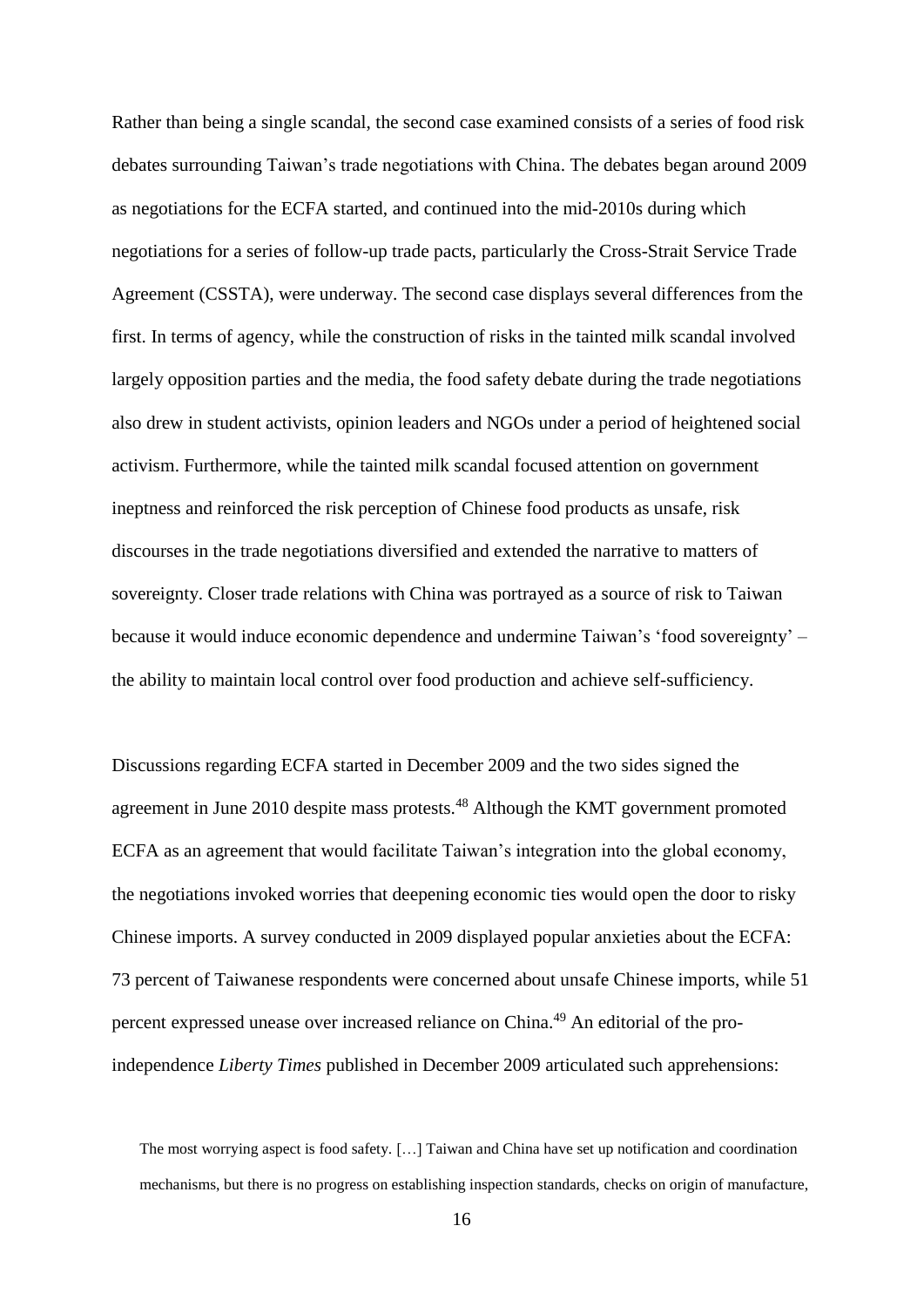and import-export supervision. Existing measures cannot comprehensively constrain 'black-hearted' Chinese companies. […] If China merely pays lip service to such 'agreements', it only fuels worries that the ECFA, given the opaque negotiation process, would bring greater harm to Taiwan.<sup>50</sup>

Following the signing of ECFA, negotiations began for the CSSTA, an agreement that would liberalize trade in services between China and Taiwan. The CSSTA further galvanized popular fears as it was seen as a definitive stride towards the normalization of cross-strait economic relations.

Food risk was widely drawn upon by opponents of the agreement to vocalize and mobilize opposition. One of the dominant risk discourses was that the CSSTA would open up Taiwan's market to Chinese catering businesses and thereby expose Taiwanese consumers to the tainted food imports used by these companies. An example was herbal medicine imported from China, which took up 90 percent of Taiwan's domestic consumption. It was speculated that if Chinese companies are allowed to invest in the domestic herbal medicine industry under the CSSTA, they could import unsafe products from China to the detriment of consumers' health.<sup>51</sup> It is worth mentioning that the successive outbreak of domestic food scandals in Taiwan between 2013 and 2014 served to reinforce such risk perceptions, though the tainted products originated locally. A critic argued in an op-ed that the business models that had resulted in the local scandals would be emulated by Chinese companies: 'Once Taiwan passed the CSSTA, Chinese businessmen keen on promoting black-hearted Chinese products would use low price to capture the Taiwan market, following what [unscrupulous Taiwanese companies] did to seize market share.' <sup>52</sup> By using inferior products, Chinese companies would out-compete Taiwanese counterparts and crowd out local businesses, with the consequence of undermining overall food safety in Taiwan. An economics professor of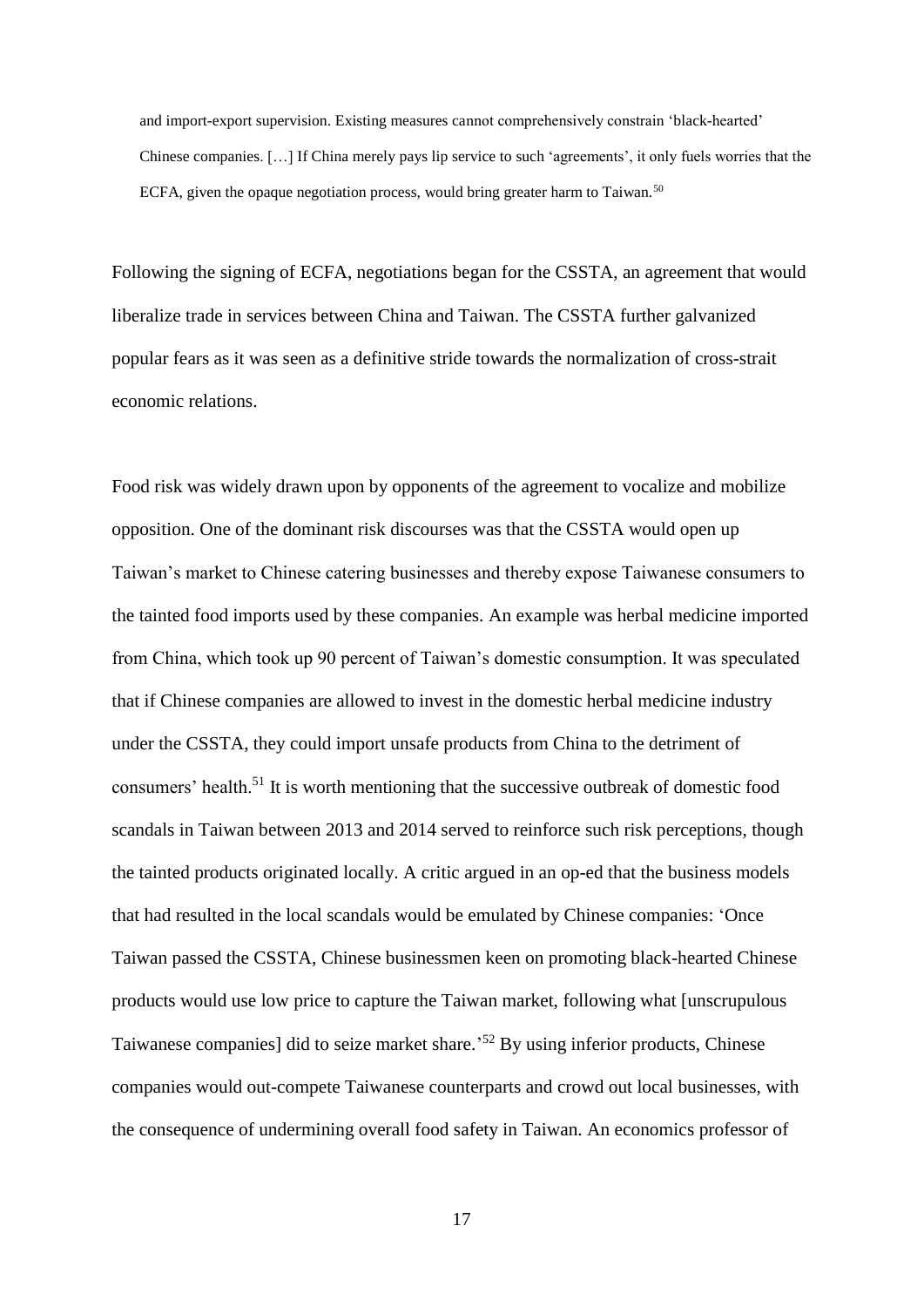the National Taiwan University, Jang Show-ling, reflected such worries in a widely circulated analysis:

Once we open up our market, Chinese companies will introduce many cheap products and employ the strategy of predatory pricing to oust local players. They will then use monopoly pricing to oppress consumers. [...] The market will be full of 'black-hearted' products.<sup>53</sup>

The process of riskization surrounding the CSSTA negotiations unfolded in a context of social activism and heightened scepticisms towards deepening ties with China. The period following the tainted milk scandal witnessed a growth in student-led anti-China activism, beginning with the Wild Strawberries Movement in 2008 in protest of Chen Yunlin's Taiwan visit. In 2012, student activist groups led another large-scale protest against media monopolization targeting the merger plans of Want Want China Times Group, part of a conglomerate with pro-Beijing stance that has extensive interests in China.<sup>54</sup> The publication of an influential book around the same time further shaped perceptions of China's geopolitical manoeuvring. Written by Taiwanese scholar Wu Jieh-min, *A Third View of China* proposed the notion of 'China Factor' (中國因素) to characterize the economic and political power that China wields in influencing domestic politics in neighbouring states.<sup>55</sup> By crystalizing Taiwanese's rising distrust towards China, the notion became hugely influential among activists and provided a mobilizational framework for subsequent protests.

Growing threat perceptions contributed to the extension of societal risk discourses from narratives of unsafe food to threats to self-sufficiency and 'food sovereignty'. As a notion that has gained increasing traction amongst agrarian movements around the world, 'food sovereignty' advocates the right of peoples to healthy and ecologically produced food as well as people's 'right to define their own food and agriculture systems'. <sup>56</sup> Distinct from the concept of food security which emphasizes access to sufficient food regardless of method and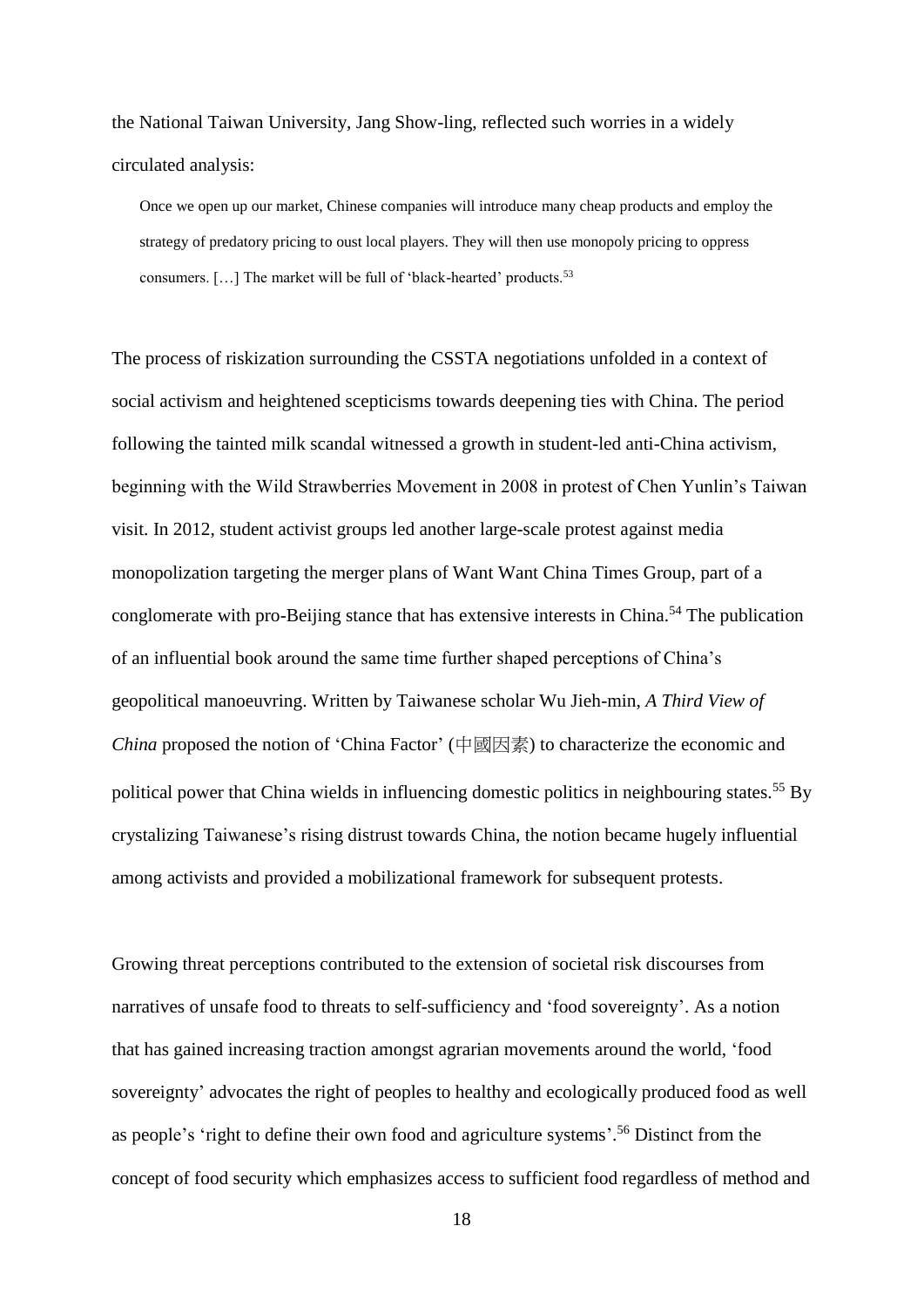location of production, food sovereignty highlights the ability of peoples to secure the right to local food production.<sup>57</sup> In Taiwan, civil society groups such as Taiwan Rural Front and the Homemakers' United Foundation played key roles in appropriating and adapting the term to local contexts to protest against the devastating effect of free trade on domestic agriculture. These groups, particularly the former, have been active in organizing movements to protect farmland and natural resources and promote community economy in rural Taiwan.<sup>58</sup>

While food sovereignty serves as a broad framework for activism against free trade, it was also invoked in opposing the liberalization of food trade with China. Indeed, the notion of food sovereignty takes on a distinctive geopolitical meaning in Taiwan given its unique international status and lack of formal recognition as a sovereign nation-state. Surrounding the CSSTA negotiations, the threat to food sovereignty has been brought to the forefront of domestic debates as it emerged that the soon-to-be-signed agreement might eventually lift Taiwan's existing import ban on 830 Chinese agricultural products. The ban was introduced when Taiwan joined the WTO in 2002, after which the government gradually removed tariffs on nearly 1,300 types of Chinese agricultural imports, except those in the banned list such as rice, red bean and peanuts.<sup>59</sup> The anticipation of trade liberalization galvanized fears that free trade would further harm domestic agriculture and erode food self-sufficiency. In February 2013, civil society groups jointly organized a rally in front of the Presidential Office Building to protest against free trade and trade liberalization with China. Protestors pointed out how the potential lifting of the ban on agricultural products would directly hit Taiwanese farmers and accelerate land grabs. The failure to defend food sovereignty, it was emphasized, would be an affront to Taiwan's sovereignty.<sup>60</sup>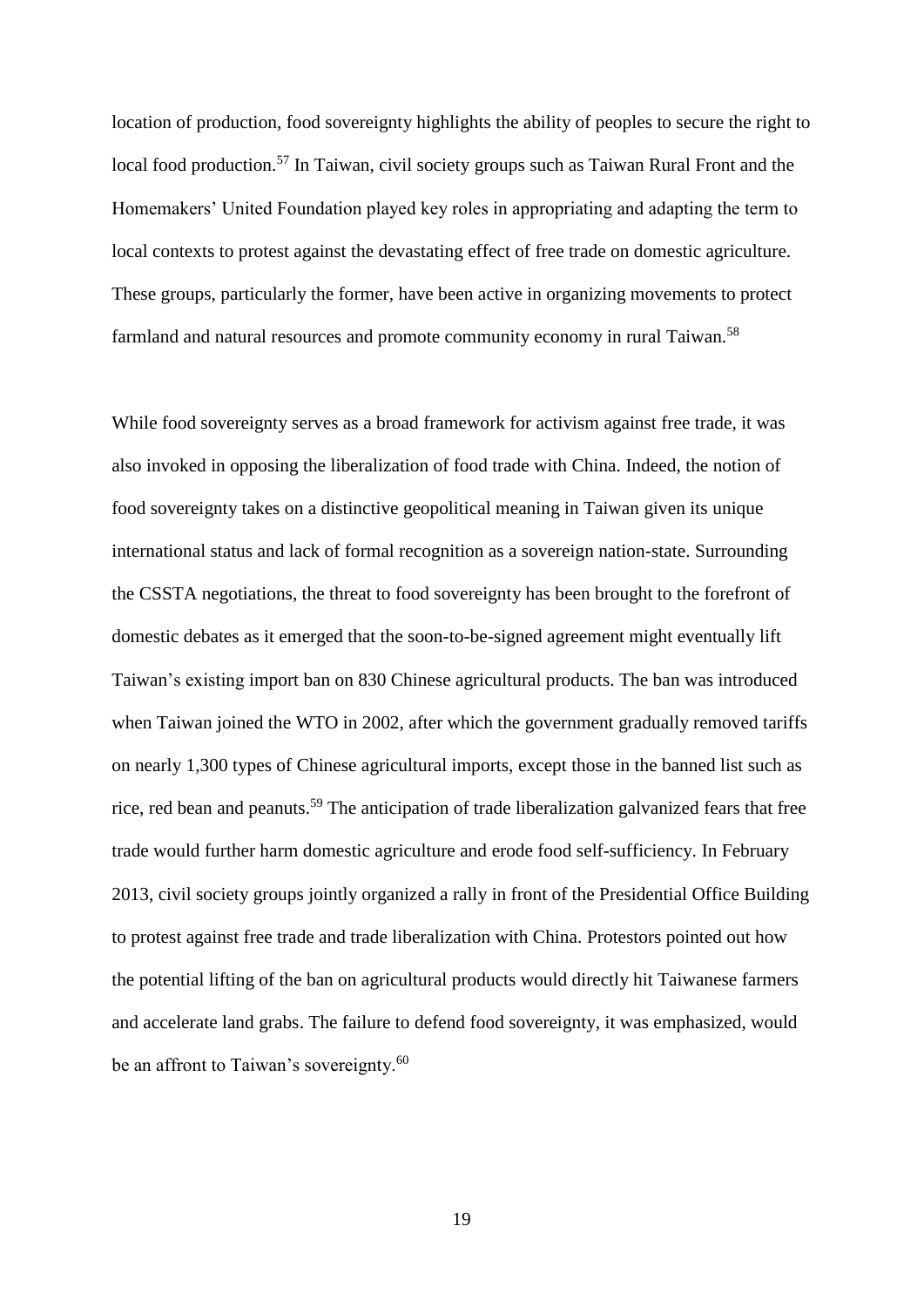The linkage of food risk discourses to sovereignty threats was further developed and articulated in what became known as the Sunflower Movement. Unfolding in 2014, the movement was the culmination of protest activism against the controversial CSSTA. The movement's participants opposed the trade pact not only for its lack of legislative transparency and adverse economic impact, but also on the grounds that deepening trade relations would create over-dependence on the Chinese economy which, they argued, would enable Beijing to influence Taiwan's policymakers and gain access to its strategic industries.<sup>61</sup> Revealingly, some critics used unsafe food as a metaphor to frame the trade deal as 'black-hearted' (黑心服貿), tainted as it were by China's national unification agenda in recovering Taiwan. As blogger Yang Shanghan put it in his widely read article on the benefits and drawbacks of CSSTA,

The economy might improve after the signing of CSSTA, but the agreement would place 40 percent of Taiwan's GDP in the hands of a country politically and militarily hostile to Taiwan. Should the two sides antagonize each other, Taiwan's economy would be the first to collapse. This undermines the freedom of our democracy - elected politicians will have to act at the behest of China.<sup>62</sup>

The Sunflower Movement culminated in the 24-day occupation of the Legislative Yuan by students and NGO activists in March 2014 and had far-reaching impact on Taiwan's domestic politics.<sup>63</sup> In face of intensifying public pressure, the KMT government eventually conceded to protest demands and announced the suspension of CSSTA negotiations. Despite the concession, criticisms continued to mount against the KMT's wavering stance over the free trade agreement.<sup>64</sup> Its inability to regain the public's confidence foreshadowed the KMT's landslide defeat first at the local elections in November 2014, and then at the presidential and parliamentary elections in early 2016.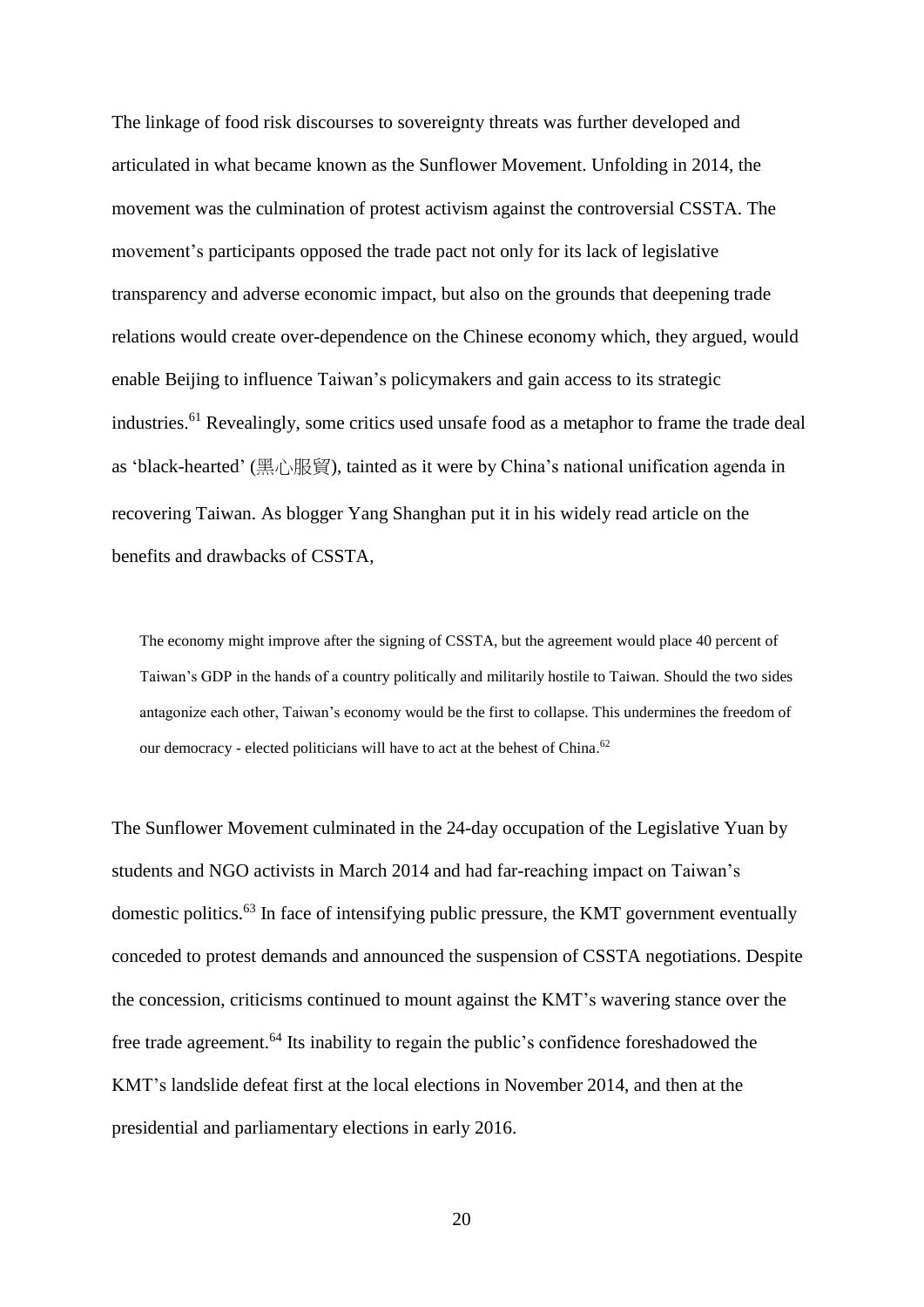# **Conclusion**

As food systems become increasingly globalized, the export and import of unsafe products has placed food at the centre of an emerging visceral politics involving the identification, construction and management of food risks. Indeed, 'food gives particular insights into the process of building risk perception because it bridges citizens' bodies and their health […] and the global market to which food trade is vital'.<sup>65</sup> Rather than being a technical matter of scientific assessment, therefore, this paper has shown the politics of riskization underlying food safety to be an inherently social process characterized by continual construction and contestation by state and societal actors. Taiwanese perceptions of and responses to the food risks posed by China cannot be considered separately from the broader political, economic and social context where dominant risk discourses concerning issues such as economic interdependence, food self-sufficiency and national sovereignty are produced. These articulations of risks became intertwining discourses as each constructs and perpetuates the other, propagated through the agency of various actors including political parties, civil society organizations, public intellectuals, activists and the media.

From the perspective of external relations, growing risk perceptions concerning China paralleled a period of downturn in cross-strait relations, with the one reinforcing the other. The KMT suffered electoral defeat in 2014, and in 2016 the DPP regained the presidential seat and secured a majority in the Legislative Yuan. Incumbent president Tsai Ing-wen discontinued the KMT's Beijing-friendly policy and withheld acknowledgement of the 1992 consensus, a tacit agreement reached between the KMT and the CCP on the 'One China' principle with each side holding its own interpretation of what 'China' means. In response, Beijing switched to a more hard-line position and applied economic and political pressures on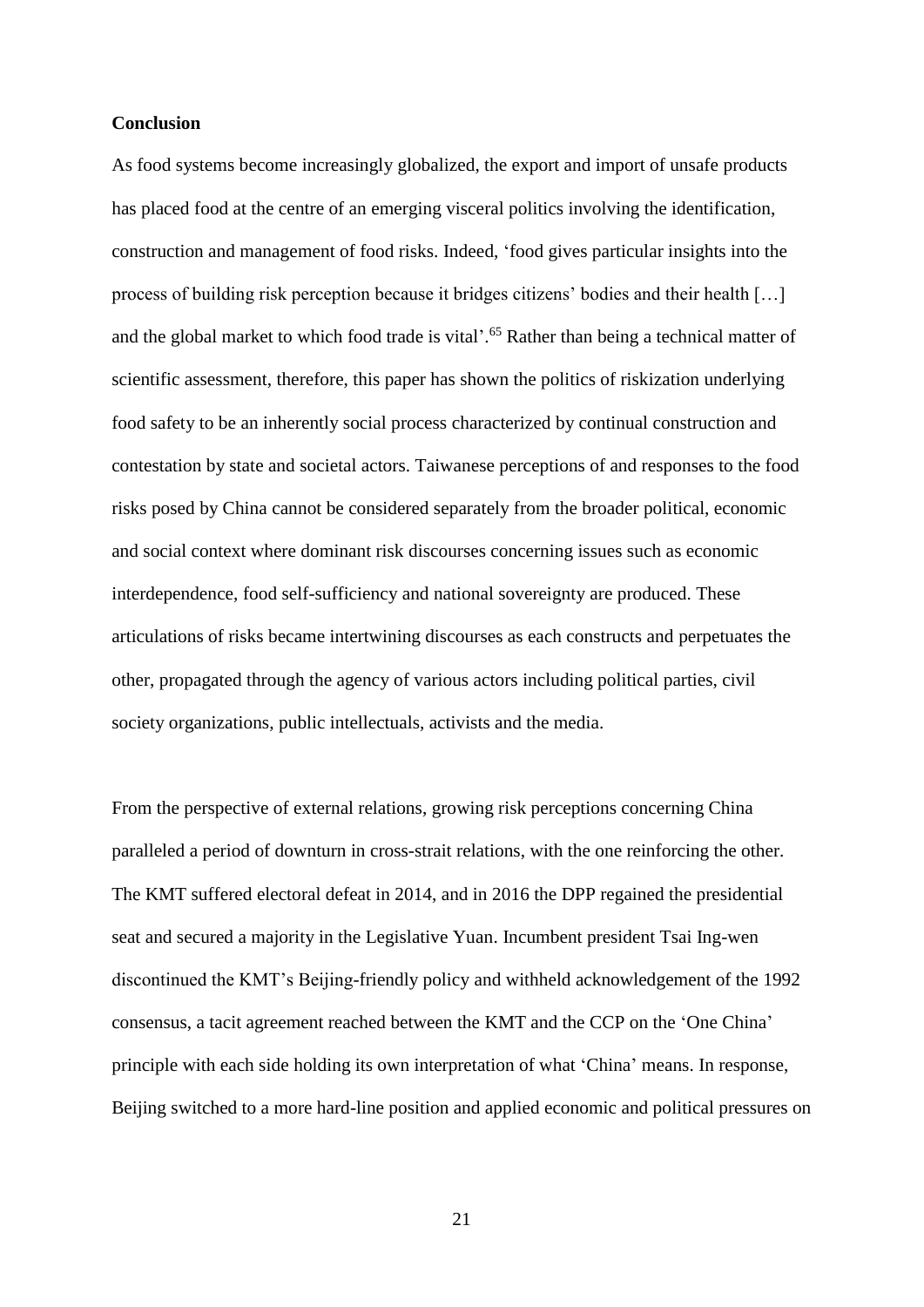Taiwan, from restricting the number of visiting Chinese tourists to establishing ties with some of Taiwan's few remaining diplomatic allies in the international arena.

Domestically, the circulation of risk narratives concerning trade liberalization both globally and with China has been accompanied by the strengthening of movements with a nativist agenda in Taiwan. The promotion of food sovereignty and localization of food production by civil society groups such as Taiwan Rural Front is one example of such developments. In other countries, the construction of risks deriving from dangerous food imports has invigorated expressions of culinary nationalism and provided the legitimization for movements that promote the production and consumption of national food products.<sup>66</sup> Whether and how the visceral politics of food and risk in the China-Taiwan context may animate similar activism in Taiwan is a topic for further research.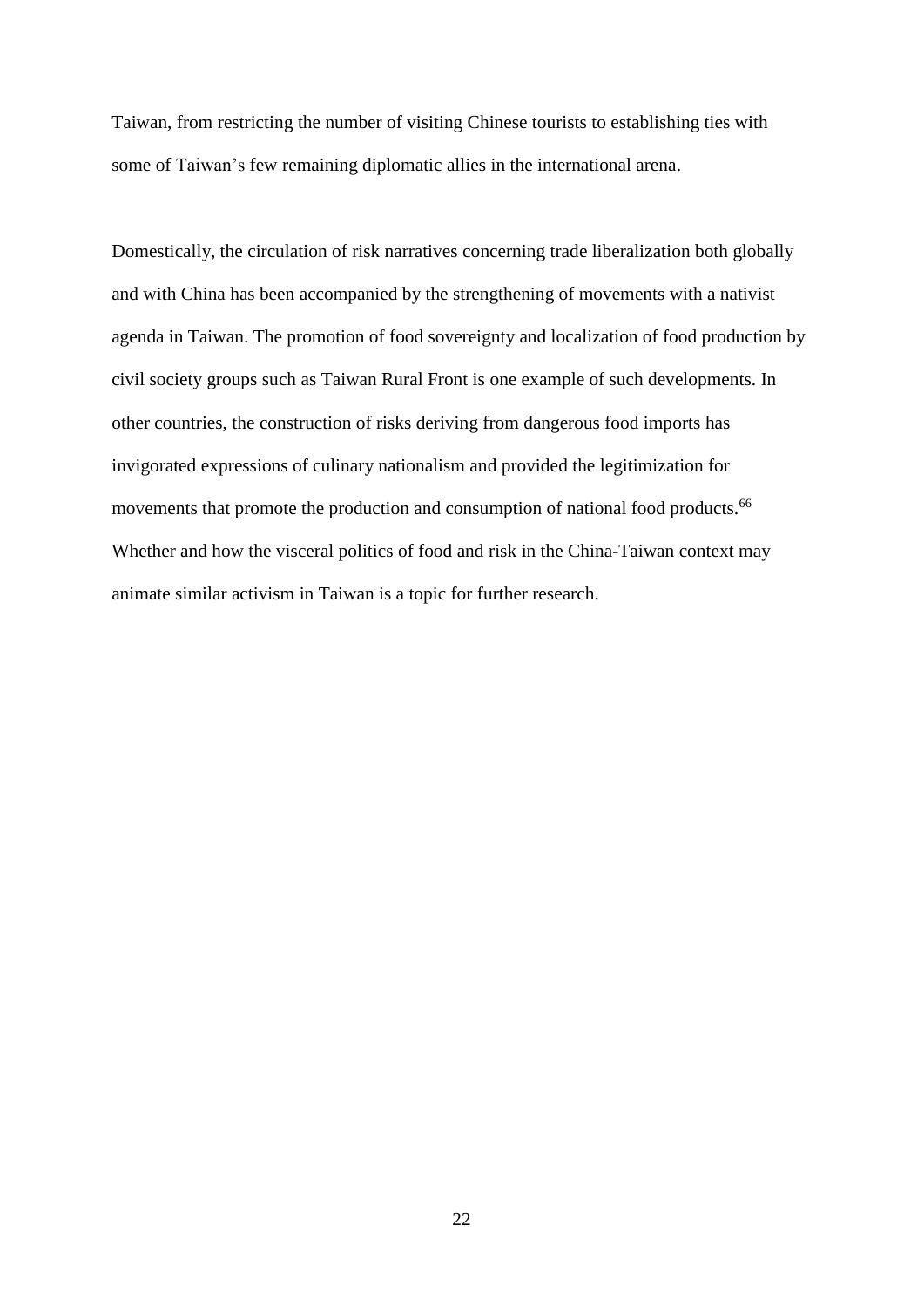#### **Notes**

- 1. Yunxiang Yan, Food safety and social risk in contemporary China, *Journal of Asian Studies* 71(3), 2012: 705-29.
- 2. Gregory Veeck, Ann Veeck, and Shuming Zhao, Perceptions of food safety by urban consumers in Nanjing, China, *The Professional Geographer* 67(3), 2015: 490-501; Amy Hanser and Jialin Camille Li, Opting out? Gated consumption, infant formula and China's affluent urban consumers, *China Journal,* no.74, 2015: 110-28; Jakob A. Klein, Everyday approaches to food safety in Kunming, *The China Quarterly,* no. 214, 2013: 376-93; Qian Gong and Peter Jackson, Consuming anxiety? Parenting practices in China after the infant formula scandal, *Food, Culture & Society* 15(4), 2012: 557-78; Raymond Yu Wang, Zhenzhong Si, Cho Nam Ng, and Steffanie Scott, The transformation of trust in China's alternative food networks: Disruption, reconstruction, and development, *Ecology and Society* 20(2), 2015: 1-12.
- *3.* Guobin Yang, Contesting food safety in the Chinese media: Between hegemony and counter-hegemony, *The China Quarterly* no.214, 2013: 337-55.
- 4. Yan, Food safety and social risk.
- 5. National Bureau of Statistics of the People's Republic of China, *China Statistical Yearbook 2015*, Beijing: China Statistics Press, 2015, 360-64.
- 6. Ibid., 358.
- 7. Yan, Food safety and social risk.
- 8. Stephanie Assmann, Reassessing food safety, risk and globalization in China and Japan: An overview of emerging research trends, *Food, Culture & Society* 16(1), 2013: 7-19.
- *9.* Paul O'Shea, Dodgy dumplings and lethal liver: Risk, food terrorism, and Sino–Japanese relations, *The Pacific Review* 28(2), 2015: 303-21.
- 10. Kaz Ross, Faking it: Food quality in China, *IJAPS* 8(2), 2012: 33-54.
- 11. Ibid.
- 12. Veeck, Veeck, and Zhao, Perceptions of food safety.
- 13. Allison Hayes-Conroy, and Jessica Hayes-Conroy, Taking back taste: Feminism, food, and visceral politics, Gender, Place and Culture 15(5), 2008: 461-73.
- 14. David Denney, Health and Risk, in *Risk and Society*, London, California and New Delhi: SAGE, 2005, 55- 72.
- 15. Ulrich Beck, Living in the world risk society, *Economy and Society* 35(3), 2006: 332.
- 16. Ibid.
- 17. Yan, Food safety and social risk, 718 and 726.
- 18. William Clapton, Risk in international relations, *International Relations* 25(3), 2011: 281.
- 19. Fuchs Ewald, Insurance and risk, in Graham Burchell, Colin Gordon, and Peter Miller (eds) *The Foucault Effect: Studies in Governmentality*, London: Harvester Wheatsheaf, 1991, 199.
- 20. John Handmer and Paul James, Trust us and be scared: The changing nature of contemporary risk, *Global Society* 21(1), 2007: 119-30.
- 21. Clapton, Risk in international relations, 280-95; Glenn D. Hook, Ra Mason, and Paul O'Shea, *Regional Risk and Security in Japan: Whither The Everyday*, Oxon and New York: Routledge, 2015.
- 22. Clapton, Risk in international relations.
- 23. Clapton, Risk in international relations, 292.
- 24. Clapton, Risk in international relations.
- 25. Hook, Mason and O'Shea, Regional risk and security.
- 26. Ibid., 5.
- 27. Yee-Kuang Heng, *War as Risk Management: Strategy and Conflict in an Age of Globalized Risks*, London and New York: Routledge, 2006.
- 28. Transit Trade between Taiwan and Mainland China, *Cross-Strait Economic Statistics Monthly No. 282,* 26 October 2016, http://www.mac.gov.tw/ct.asp?xItem=115782&ctNode=5934&mp=3, accessed 23 November 2016.
- 29. Customs Administration, Republic of China.
- 30. Ibid.
- 31. Emerson MS Niou, Peter C. Ordeshook, and GF Tan, Taiwanese investment in mainland China as a policy tool, *Issues & Studies* 28(8), 1992: 14-31; Yu-Shan Wu, Mainland China's economic policy toward Taiwan: Economic needs or unification scheme, *Issues and Studies* 30(9), 1994: 20-49; Tse-Kang Leng, A political analysis of Taiwan's economic dependence on mainland China, *Issues and Studies* 34(8), 1998: 132–54; Shu Keng and Gunter Schubert, Agents of Taiwan-China unification? The political roles of Taiwanese business people in the process of cross-strait integration, *Asian Survey* 50(2), 2010: 287-310.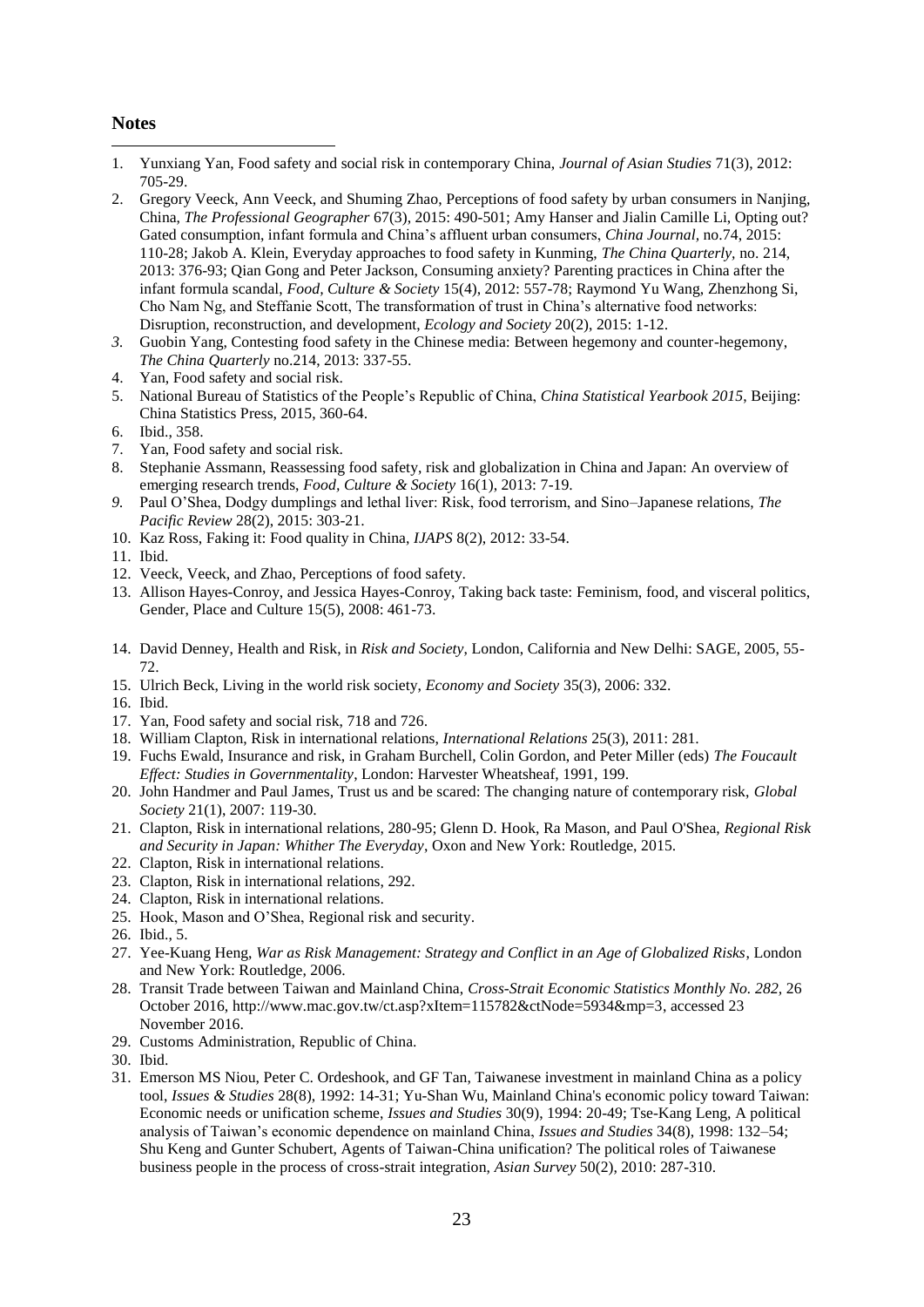- 32. Miles Kahler and Scott L. Kastner, Strategic uses of economic interdependence: Engagement policies on the Korean Peninsula and across the Taiwan strait, *Journal of Peace Research* 43(5), 2006: 523-41.
- 33. Chi-hung Wei, China's economic offensive and Taiwan's defensive measures: Cross-Strait fruit trade, 2005–2008, *China Quarterly,* no.215, 2013: 641–62.
- 34. Stan Hok-wui Wong and Nicole Wu, Can Beijing buy Taiwan? An empirical assessment of Beijing's agricultural trade concessions to Taiwan, *Journal of Contemporary China* 25(99), 2016: 353-71.
- 35. Michael I. Magcamit and Alexander C. Tan, Crouching tiger, lurking dragon: Understanding Taiwan's sovereignty and trade linkages in the twenty-first century, *International Relations of the Asia-Pacific* 15(1), 2014: 81–112.
- 36. Yu-Kang Mao and Chi Schive, Agricultural and industrial development in Taiwan, *Agriculture on the Road to Industrialization*, 1995: 23-66.
- 37. Chien-pin Li, Domestic bargaining in Taiwan's international agricultural negotiations, *Asian Survey* 38(6), 1998: 585-602.
- 38. Hwang-Jaw Lee, Overview of food security and policy directions in Taiwan, *FFTC Agricultural Policy Platform,* 17 February 2014, http://ap.fftc.agnet.org/ap\_db.php?id=202, accessed 23 November 2016.
- 39. Chinese baby milk scare 'severe'*,* 13 September 2008, http://news.bbc.co.uk/2/hi/asia-pacific/7614083.stm, accessed 15 November 2016.
- 40. Yan-chih Mo, Chinese food scandal: DPP campaigns for 'China-free' goods, *Taipei Times*, 27 September 2008, A4.
- 41. Rich Chang, Jenny W. Hsu and Hsiu-chuan Shih, Ralliers vent anger at Ma government, *Taipei Times,* 26 October 2008, A1.
- 42. Interview by authors, December 2016.

- 43. 蔡英文:陳雲林先生來台要先釐清主權問題 (Tsai Ing-wen: Clarification on sovereignty issue requisite prior Chen Yunlin's Taiwan visit), 23 September 2008, http://www.dpp.org.tw/news\_content.php?menu\_sn=7&sub\_menu=43&sn=3256#, accessed 15 November 2016.
- 44. Lin Nansen 林楠森, 台'反黑心, 顧台灣'大遊行落幕 (Safeguard Taiwan rally draws to a close), BBC Chinese, 25 October 2008, http://news.bbc.co.uk/chinese/trad/hi/newsid\_7690000/newsid\_769 1000/7691029.stm, accessed 15 November 2016.
- 45. Interview by authors, December 2016.
- 46. Interview by authors, December 2016.
- 47. 總統與夫人出席中華民國各界慶祝 97 年國慶大會 (President and his wife to attend celebration of the 97th anniversary of the Republic of China), 10 October 2008,
- http://www.president.gov.tw/Default.aspx?tabid=131&itemid=14299, accessed 4 January 2017. 48. Ralph Jennings, Thousands protest in Taiwan against China trade deal, *Reuters*, 26 June 2010,
- http://www.reuters.com/article/us-taiwan-china-protest-idUSTRE65P14C20100626, accessed 4 January 2017.
- 49. Chen Yajie 陳雅潔, 51%不信任政府談判能力 (51% do not trust the government negotiating ability), 財 訊雙週刊 (Wealth Magazine*)*, 23 December 2009, http://www.wealth.com.tw/article\_in.aspx?nid=444, accessed 4 January 2017.
- 50. Li Xinfang 李欣芳, 中國騙很大 看看四協議 想想 ECFA (Reconsider the four agreements and the ECFA), 自由時報 (Liberty Times), 2 November 2009, http://news.ltn.com.tw/news/focus/paper/347682 , accessed 4 January 2017.
- 51. Huang Liangjie 黃良傑, 中藥商憂服貿:黑心中藥恐大舉侵台 (Chinese medicine manufacturers in Taiwan concerned about the influx of 'black-hearted' Chinese medicine), 自由時報 (Liberty Times), 12 July 2013, http://news.ltn.com.tw/news/focus/paper/696053 , accessed 15 January 2017.
- 52. 由黑心油看服貿協議 (From 'black-hearted' oil to CSSTA), 8 November 2013, http://www.ettoday.net/news/20131108/292574.htm, accessed 15 January 2017.
- 53. Zheng Xiuling 鄭秀玲, 兩岸服貿協議對我國的衝擊分析 (An analysis of the impact of cross-strait trade agreement on Taiwan), 25 July 2013, http://www.slideshare.net/hungchengtu/ss-24730814, accessed 14 December 2016.
- *54.* See Mark Harrison, The anti-media monopoly movement in Taiwan, *Australian Centre on China in the World*, 20 December 2012, https://www.thechinastory.org/2012/12/the-anti-media-monopolymovement%E5%8F%8D%E5%AA%92%E9%AB%94%E5%A3%9F%E6%96%B7%E9%81%8B%E5%8 B%95-in-taiwan/, accessed 4 January 2017.
- 55. Wu Jieh-min 吳介民, 第三種中國想像 (A Third View of China), Taipei: 左岸文化 (Zuoan Wenhua), 2012.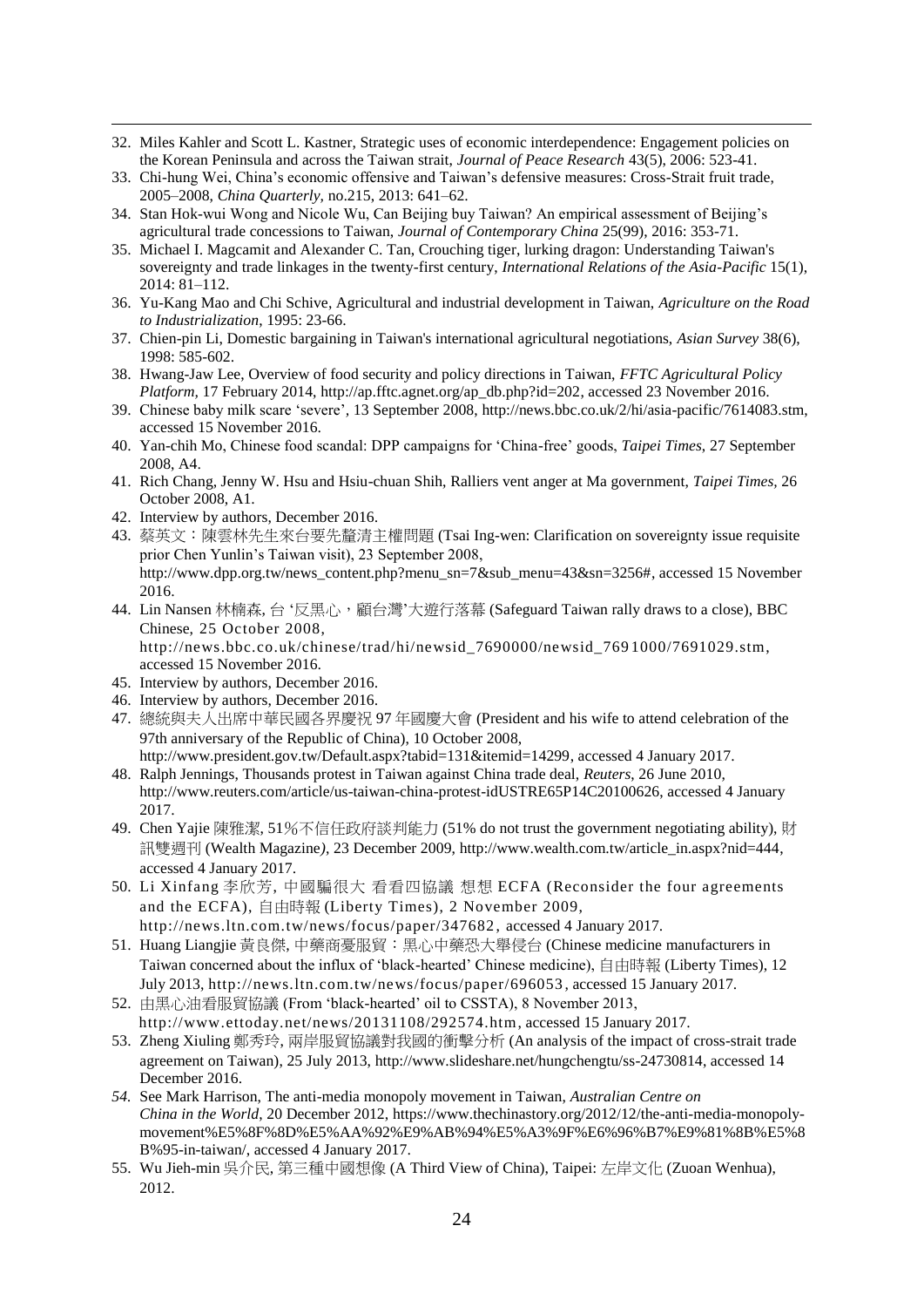- 56. La Via Campesina*,* Declaration of Nyéléni, 27 February 2007, https://viacampesina.org/en/declaration-ofnyi/, accessed 8 February 2017.
- 57. For a discussion of the relationship between food sovereignty and food security, see Bina Agarwal, Food sovereignty, food security and democratic choice: Critical contradictions, difficult conciliations, *Journal of Peasant Studies* 41(6), 2014: 1247-68.
- 58. Pei-hui Tsai, and Chi-wei Liu, Local economy growing at a steady pace: The case of the peasant farming project by the Taiwan rural front, *China Journal of Social Work* 5(1), 2012: 25-33.
- 59. In fact, the number of banned imported items has increased to 978 by October 2016.
- 60. See papers in 糧食主權、人民論壇 (Food sovereignty, people's forum), 3 February 2013, [http://seed.agron.ntu.edu.tw/publication/130203-FS.pdf,](http://seed.agron.ntu.edu.tw/publication/130203-FS.pdf) accessed 25 May 2017.
- 61. Rex Ho, 兩岸服務貿易協議:我看到的與我相信的 (CSSTA: What I see and what I believe), 天下雜誌 (CommonWealth), 10 July 2013; Peng Ming-hui, 服貿的問題在開放模式與限制條件 (The problem of CSSTA lies in its method of liberalization and restrictions), 5 April 2014, http://mhperng.blogspot.hk/2014/04/blog-post\_4075.html, accessed 2 February 2017.
- 62. Yang Shanghang 楊上翰, 服貿的利與弊 (The pros and cons of CSSTA), 20 March 2014, https://www.facebook.com/permalink.php?story\_fbid=711938128856930&id=100001222472362, accessed 15 January 2017.
- 63. Ian Rowen, Inside Taiwan's Sunflower Movement: Twenty-four days in a student-occupied parliament, and the future of the region, *Journal of Asian Studies* 74(1), 2015: 5-21.
- 64. COA to maintain ban on 830 Chinese agricultural products importation, *Council of Agriculture of Executive Yuan R.O.C.*, 19 June 2009, http://eng.coa.gov.tw/theme\_data.php?theme=eng\_news&id=198, accessed 15 January 2017.
- 65. Nancy Rosenberger, Global food terror in Japan: Media shaping risk perception, the nation, and women, *Ecology of food and nutrition* 48(4), 2009: 237-62.
- 66. Assmann, Reassessing food safety; Rosenberger, Global food terror; Atsuko Ichijo, and Ronald Ranta, Food and diet in 'official' nationalism, in Atsuko Ichijo, and Ronald Ranta (eds) *Food, National Identity and Nationalism*, Basingstoke: Palgrave Macmillan, 2016, 85-106.

#### **References**

- Assmann, Stephanie (2013) Reassessing food safety, risk and globalization in China and Japan: An overview of emerging research trends. *Food, Culture & Society* 16(1): 7-19.
- Agarwal, Bina (2014) Food sovereignty, food security and democratic choice: Critical contradictions, difficult conciliations. *Journal of Peasant Studies* 41(6): 1247-68.
- Beck, Ulrich (2006) Living in the world risk society. *Economy and Society* 35(3): 329-45.
- Chang, Rich, Hsu Jenny W. and Shih, Hsiu-chuan (2008) Ralliers vent anger at Ma government. *Taipei Times,*  26 October, A1.
- Chen, Yajie 陳雅潔 (2009) 51%不信任政府談判能力 (51% do not trust the government negotiating ability). 財訊雙週刊 (Wealth Magazine), 23 December.
	- http://www.wealth.com.tw/article\_in.aspx?nid=444, accessed 4 January 2017.
- COA to maintain ban on 830 Chinese agricultural products importation. *Council of Agriculture of Executive Yuan R.O.C*, (2009) 19 June.
- http://eng.coa.gov.tw/theme\_data.php?theme=eng\_news&id=198, accessed 15 January 2017.
- Clapton, William (2011) Risk in international relations. *International Relations* 25(3): 280-95.
- Chinese baby milk scare 'severe' (2008) 13 September.
- http://news.bbc.co.uk/1/hi/world/asia-pacific/7614083.stm, accessed 15 November 2016.
- Denney, David (2005) Health and Risk. In: Denney, David (ed) *Risk and Society*. London, California and New Delhi: SAGE, 55-72.
- Ewald, Fuchs (1991) Insurance and Risk. In: Burchell, Graham, Gordon, Colin, and Miller, Peter (eds) *The Foucault Effect: Studies in Governmentality*. Chicago: University of Chicago Press, 197–210.
- Gong, Qian and Peter, Jackson (2012) Consuming anxiety? Parenting practices in China after the infant formula scandal. *Food, Culture & Society* 15(4): 557-78.
- Hayes-Conroy, Allison and Hayes-Conroy, Jessica (2008) Taking back taste: Feminism, food, and visceral politics. *Gender, Place and Culture* 15(5): 461-73.
- Heng, Yee-Kuang (2006) *War as Risk Management: Strategy and Conflict in an Age of Globalized Risks*. London and New York: Routledge.
- Handmer, John and Paul, James (2007) Trust us and be scared: The changing nature of contemporary risk. *Global Society* 21(1): 119-30.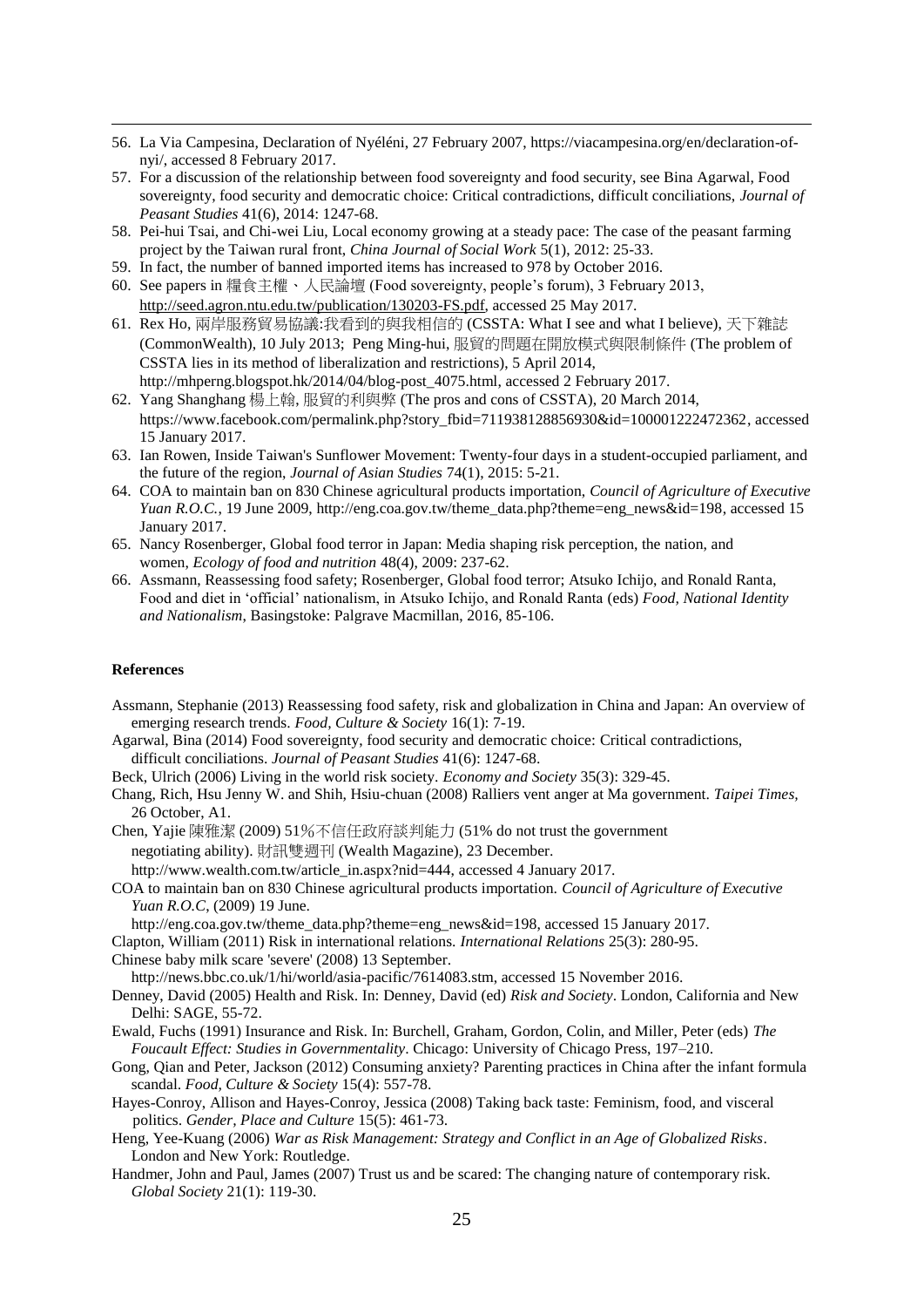- Harrison, Mark (2012) The anti-media monopoly movement in Taiwan. *Australian Centre on China in the World*, 20 December. https://www.thechinastory.org/2012/12/the-anti-media-monopolymovement%E5%8F%8D%E5%AA%92%E9%AB%94%E5%A3%9F%E6%96%B7%E9%81%8B%E5%8B %95-in-taiwan/, accessed 4 January 2017.
- Hanser, Amy and Li, Jialin Camille (2015) Opting out? Gated consumption, infant formula and China's affluent urban consumers. *China Journal,* no. 74: 110-28.

- Huang, Liangjie 黃良傑 (2013) 中藥商憂服貿:黑心中藥恐大舉侵台 (Chinese medicine manufacturers in Taiwan concerned about the influx of 'black-hearted' Chinese medicine from China). 自由時報 (Liberty Times), 12 July.<http://news.ltn.com.tw/news/focus/paper/696053> , accessed 15 January 2017.
- Ho, Rex (2013) 10 July. 兩岸服務貿易協議:我看到的與我相信的 (CSSTA: What I see and what I believe). 天下雜誌 (CommonWealth).
- Hook, Glenn D., Mason, Ra, and O'Shea, Paul (2015) *Regional Risk and Security in Japan: Whither the Everyday*. Oxon and New York: Routledge.
- Ichijo, Atsuko and Ranta, Ronald (2016) Food and diet in 'official' nationalism. In: Ichijo, Atsuko and Ranta, Ronald (eds) *Food, National Identity and Nationalism*. Basingstoke: Palgrave Macmillan, 85-106.
- Jennings, Ralph (2010) Thousands protest in Taiwan against China trade deal. *Reuters*, 26 June. http://www.reuters.com/article/us-taiwan-china-protest-idUSTRE65P14C20100626, accessed 4 January 2017.
- Kahler, Miles and Kastner, Scott L. (2006) Strategic uses of economic interdependence: Engagement policies on the Korean Peninsula and across the Taiwan Strait. *Journal of Peace Research* 43(5): 523- 41.
- Keng, Shu and Schubert, Gunter (2010) Agents of Taiwan-China unification? The political roles of Taiwanese business people in the process of cross-strait integration. *Asian Survey* 50(2): 287-310.
- Klein, Jakob A. (2013) Everyday approaches to food safety in Kunming. *The China Quarterly,* no. 214: 376-93.
- La Via Campesina (2007) 27 February. Declaration of Nyéléni, https://viacampesina.org/en/declaration-of-nyi/, accessed 8 February 2017.
- Li, Chien-pin (1998) Domestic bargaining in Taiwan's international agricultural negotiations. *Asian Survey* 38(6): 585-602.
- Leng, Tse-Kang (1998) A political analysis of Taiwan's economic dependence on mainland China. *Issues and Studies* 34(8): 132–54.
- Lin, Nansen 林楠森 (2008) 台 '反黑心,顧台灣'大遊行落幕 (Safeguard Taiwan rally draws to a close). BBC Chinese, 25 October.
	- http://news.bbc.co.uk/chinese/trad/hi/newsid\_7690000/newsid\_7691000/7691029.stm, accessed 15 November 2016.
- Li, Xinfang 李欣芳 (2009) 中國騙很大 看看四協議 想想 ECFA (Reconsider the four agreements and the ECFA). 自由時報(Liberty Times), 2 November. http://news.ltn.com.tw/news/focus/paper/347682 , accessed 4 January 2017.
- Lee, Hwang-Jaw (2014) Overview of food security and policy directions in Taiwan. *FFTC Agricultural Policy Platform,* 17 February. http://ap.fftc.agnet.org/ap\_db.php?id=202, accessed 23 November 2016.
- Mao, Yu-Kang and Schive, Chi (1995) Agricultural and industrial development in Taiwan. *Agriculture on the Road to Industrialization*: 23-66.
- Mo, Yan-chih (2008) Chinese food scandal: DPP campaigns for 'China-free' goods. *Taipei Times*, 27 September, A4.
- Magcamit, Michael I. and Tan, Alexander C. (2014) Crouching tiger, lurking dragon: Understanding Taiwan's sovereignty and trade linkages in the twenty-first century. *International Relations of the Asia-Pacific* 15(1): 81–112.
- Niou, Emerson MS, Ordeshook, Peter C. and TAN, GF (1992) Taiwanese investment in mainland China as a policy tool. *Issues & Studies* 28(8): 14-31.
- National Bureau of Statistics of the People's Republic of China (2015) *China Statistical Yearbook 2015*. Beijing: China Statistics Press.
- O'Shea, Paul (2015) Dodgy dumplings and lethal liver: Risk, food terrorism, and Sino–Japanese relations. *The Pacific Review* 28(2): 303-21.
- Peng, Ming-hui (2014) 服貿的問題在開放模式與限制條件 (The problem of CSSTA lies in its method of liberalization and restrictions), 5 April. http://mhperng.blogspot.hk/2014/04/blog-post\_4075.html, accessed February 2017.
- Rosenberger, Nancy (2009) Global food terror in Japan: Media shaping risk perception, the nation, and women. *Ecology of food and nutrition* 48(4): 237-62.
- Ross, Kaz (2012) Faking it: Food quality in China. *IJAPS* 8(2): 33-54.